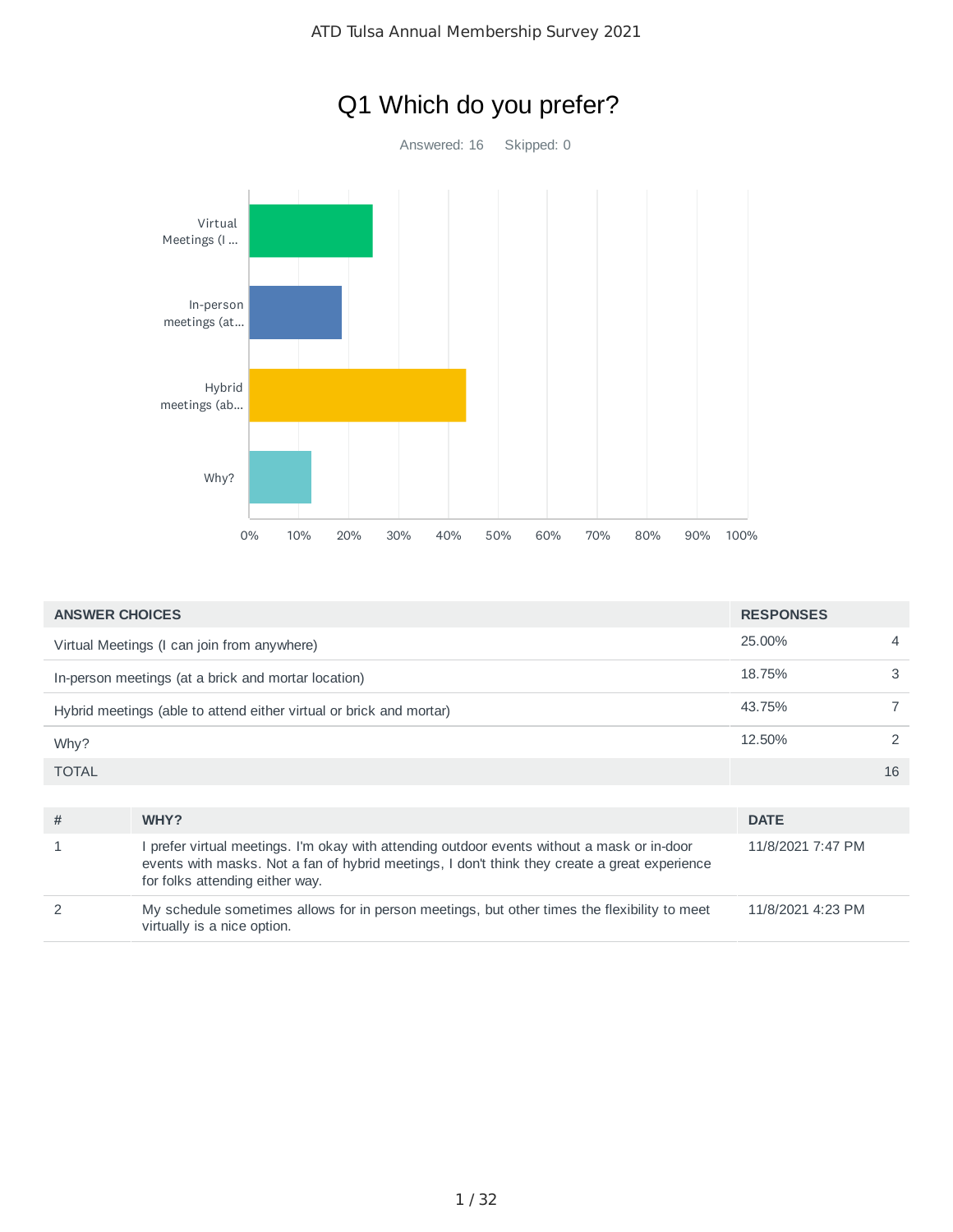# Q2 Please tell us why you prefer the above option.

Answered: 12 Skipped: 4

| #  | <b>RESPONSES</b>                                                                                                                                                         | <b>DATE</b>         |
|----|--------------------------------------------------------------------------------------------------------------------------------------------------------------------------|---------------------|
| 1  | I like meeting in person, especially with this group of professionals, but the virtual meetings<br>have gone really well so having the option to do either is fantastic. | 11/19/2021 1:36 PM  |
| 2  | Nice to have options if schedule is tight or inclement weather prevents attending in-person<br>meeting.                                                                  | 11/17/2021 11:09 AM |
| 3  | worn out with Zoom - prefer live networking                                                                                                                              | 11/17/2021 8:47 AM  |
| 4  | I like the flexibility of attending virtually when I am not able to meet in person. I like in person<br>for connection and relationship building                         | 11/17/2021 8:46 AM  |
| 5  | I don't have to risk my health  or put on makeup                                                                                                                         | 11/17/2021 8:32 AM  |
| 6  | Really tired of virtual meetings & like to network with others in the industry.                                                                                          | 11/10/2021 2:43 PM  |
| 7  | I do not currently feel safe meeting with others in-person. Additionally, it allows me to attend<br>more meetings/events without the need to travel.                     | 11/9/2021 3:38 PM   |
| 8  | Being in person allows better focus on presentation and networking. However, if time is tight<br>it's nice to just log in.                                               | 11/9/2021 1:44 PM   |
| 9  | I enjoy the face to face interactivity!                                                                                                                                  | 11/9/2021 12:28 PM  |
| 10 | Much easier to find time to attend. No reason to account for travel time.                                                                                                | 11/9/2021 12:19 PM  |
| 11 | I do not live in Tulsa proper, so sometimes the option to hold a virtual meeting or attend a<br>virtual meeting is appealing.                                            | 11/9/2021 10:25 AM  |
| 12 | Allows me to attend wherever I am.                                                                                                                                       | 11/9/2021 8:36 AM   |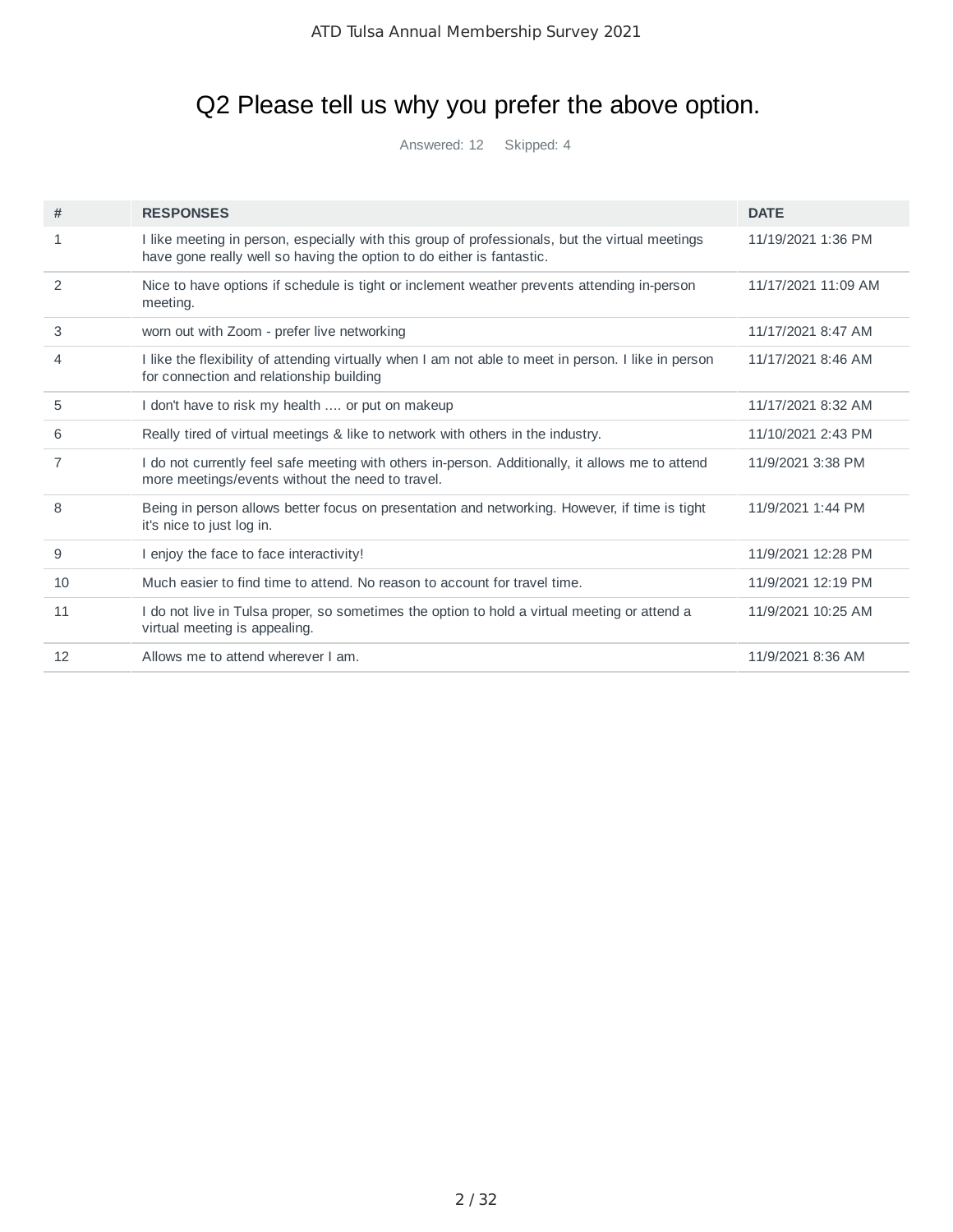# Q3 What day of the week works best for you for the monthly Chapter Program Meetings?



| <b>ANSWER CHOICES</b> | <b>RESPONSES</b> |                |
|-----------------------|------------------|----------------|
| Monday                | $0.00\%$         | $\mathbf 0$    |
| Tuesday               | 6.25%            |                |
| Wednesday             | 6.25%            |                |
| Thursday              | 12.50%           | $\overline{2}$ |
| Friday                | 75.00%           | 12             |
| <b>TOTAL</b>          |                  | 16             |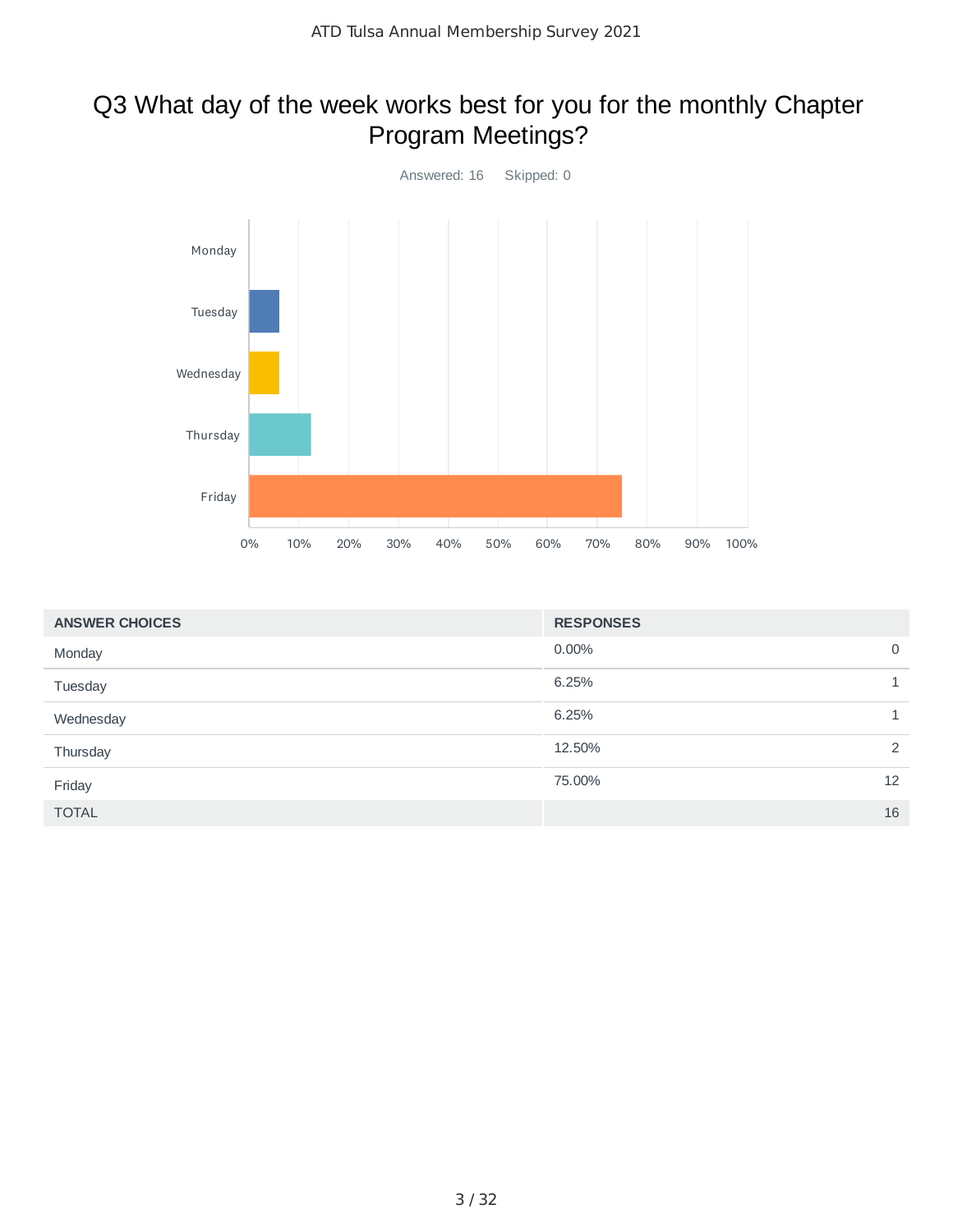# Q4 What time of the day works best for you for the monthly chapter program meetings?



| <b>ANSWER CHOICES</b>                | <b>RESPONSES</b> |    |
|--------------------------------------|------------------|----|
| Early morning (between 7:30 and 9am) | $0.00\%$         | 0  |
| Mid day (between $11:30$ and $1$ )   | 81.25%           | 13 |
| Early evening (between 4 and 6pm)    | 18.75%           | 3  |
| <b>TOTAL</b>                         |                  | 16 |
|                                      |                  |    |

| # | <b>OTHER (PLEASE SPECIFY)</b>                                                                                                                                                                                                                                                                            | <b>DATE</b>        |
|---|----------------------------------------------------------------------------------------------------------------------------------------------------------------------------------------------------------------------------------------------------------------------------------------------------------|--------------------|
| 1 | Any time                                                                                                                                                                                                                                                                                                 | 11/9/2021 12:28 PM |
| 2 | I'd prefer to do it early evening on a Tues, Wed, or Thursday. I don't work on Fridays. If it's a<br>virtual meeting, I don't mind doing it at lunch. If it's an in-person, I'd rather do it early morning<br>and get on with the rest of my day or do it late in the day and go home after the meeting. | 11/8/2021 7:47 PM  |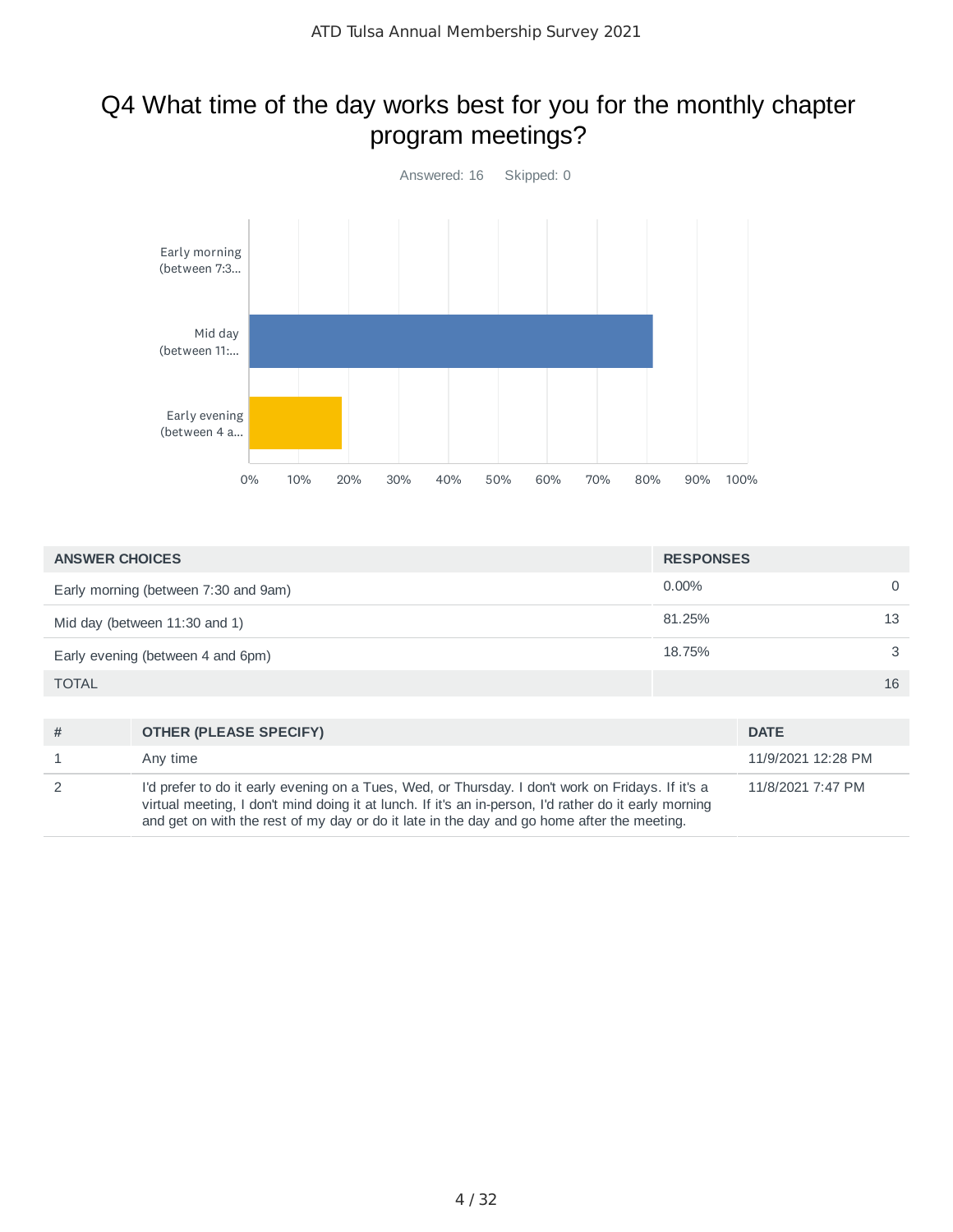# Q5 If we return to in-person or hybrid meetings, which location best fits where you are logistically?



| <b>ANSWER CHOICES</b>          |                               | <b>RESPONSES</b> |                    |
|--------------------------------|-------------------------------|------------------|--------------------|
| <b>OSU Tulsa</b>               |                               | 56.25%           | 9                  |
| Downtown Tulsa Central Library |                               | 12.50%           | 2                  |
| South Tulsa area               |                               | 31.25%           | 5                  |
| Mid-town Tulsa area            |                               | $0.00\%$         | $\mathbf 0$        |
| <b>TOTAL</b>                   |                               |                  | 16                 |
|                                |                               |                  |                    |
| #                              | <b>OTHER (PLEASE SPECIFY)</b> |                  | <b>DATE</b>        |
|                                | any of these is fine          |                  | 11/17/2021 8:32 AM |

2 Anywhere- I live in Norman so I'll drive to either! 11/9/2021 12:28 PM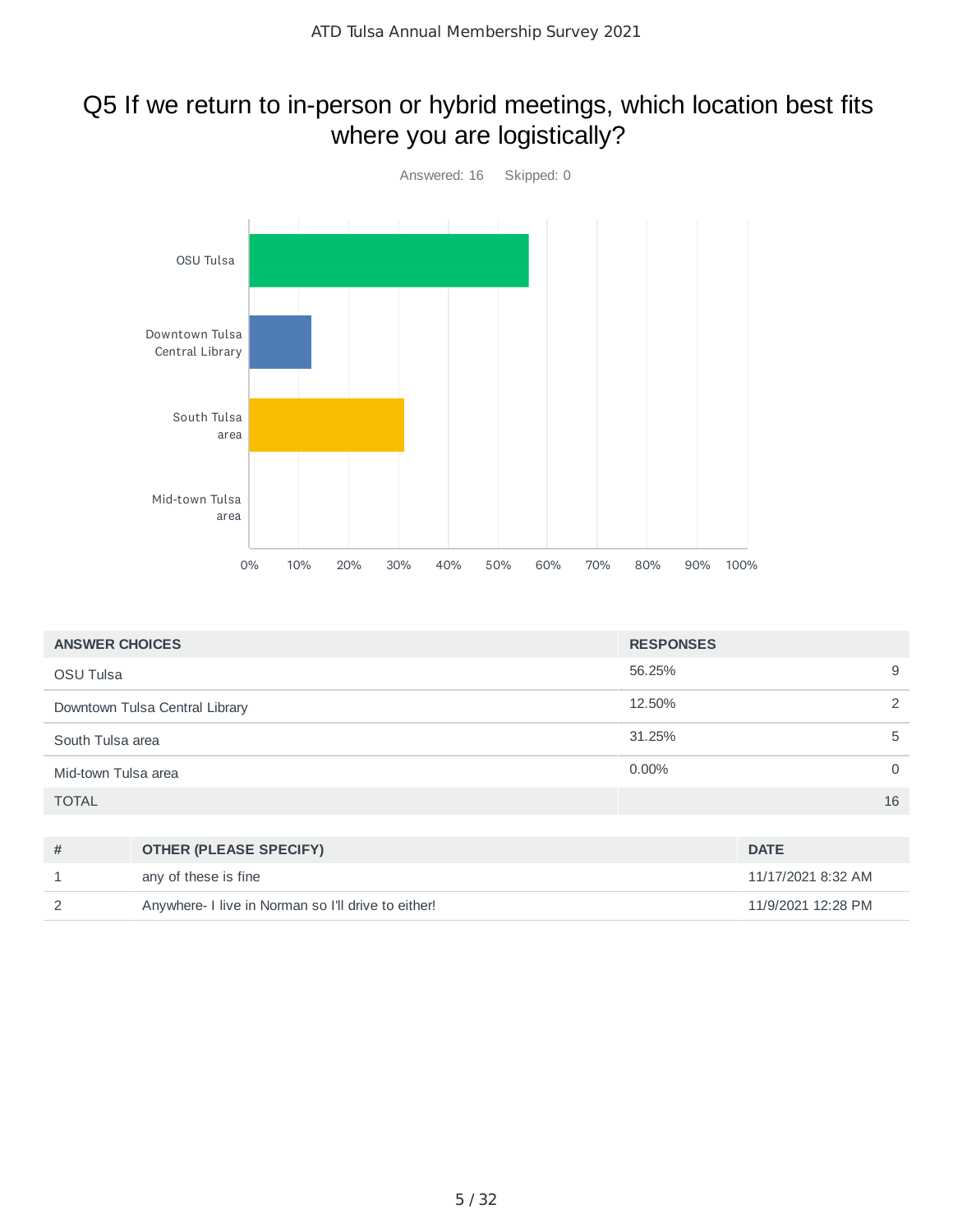# Q6 What professional development offerings can we offer to help meet your talent development challenges in 2022?

Answered: 16 Skipped: 0

| #  | <b>RESPONSES</b>                                                                                                                      | <b>DATE</b>         |
|----|---------------------------------------------------------------------------------------------------------------------------------------|---------------------|
| 1  | Anything that deals with the evolution and hybridization of our industry.                                                             | 11/19/2021 1:36 PM  |
| 2  | More ways to engage virtual attendees                                                                                                 | 11/17/2021 11:09 AM |
| 3  | wide array                                                                                                                            | 11/17/2021 8:47 AM  |
| 4  | Hybrid training to keep those on zoom as engaged those in person                                                                      | 11/17/2021 8:46 AM  |
| 5  | less "inspirational" content and more how-to                                                                                          | 11/17/2021 8:32 AM  |
| 6  | Coaching, anything related to training delivery, creating participant handouts                                                        | 11/10/2021 2:43 PM  |
| 7  | Project Management and anything related to the Organizational capabilities                                                            | 11/9/2021 3:38 PM   |
| 8  | Have interest in all of them.                                                                                                         | 11/9/2021 1:44 PM   |
| 9  | Communication to different communication types, success tips and tricks with client-facing<br>roles                                   | 11/9/2021 12:28 PM  |
| 10 | Hiring/Retention                                                                                                                      | 11/9/2021 12:19 PM  |
| 11 | Organize more SIG's.                                                                                                                  | 11/9/2021 10:25 AM  |
| 12 | None                                                                                                                                  | 11/9/2021 8:36 AM   |
| 13 | Games Trainers can play to engage learners in person AND virtually.                                                                   | 11/9/2021 8:16 AM   |
| 14 | 1. Ideas on ways to make training engaging 2. Ideas on ways to make training stick 3.<br>Designing training for neurodiverse learners | 11/8/2021 7:47 PM   |
| 15 | All                                                                                                                                   | 11/8/2021 6:16 PM   |
| 16 | More accessibility trainings would be great!                                                                                          | 11/8/2021 4:23 PM   |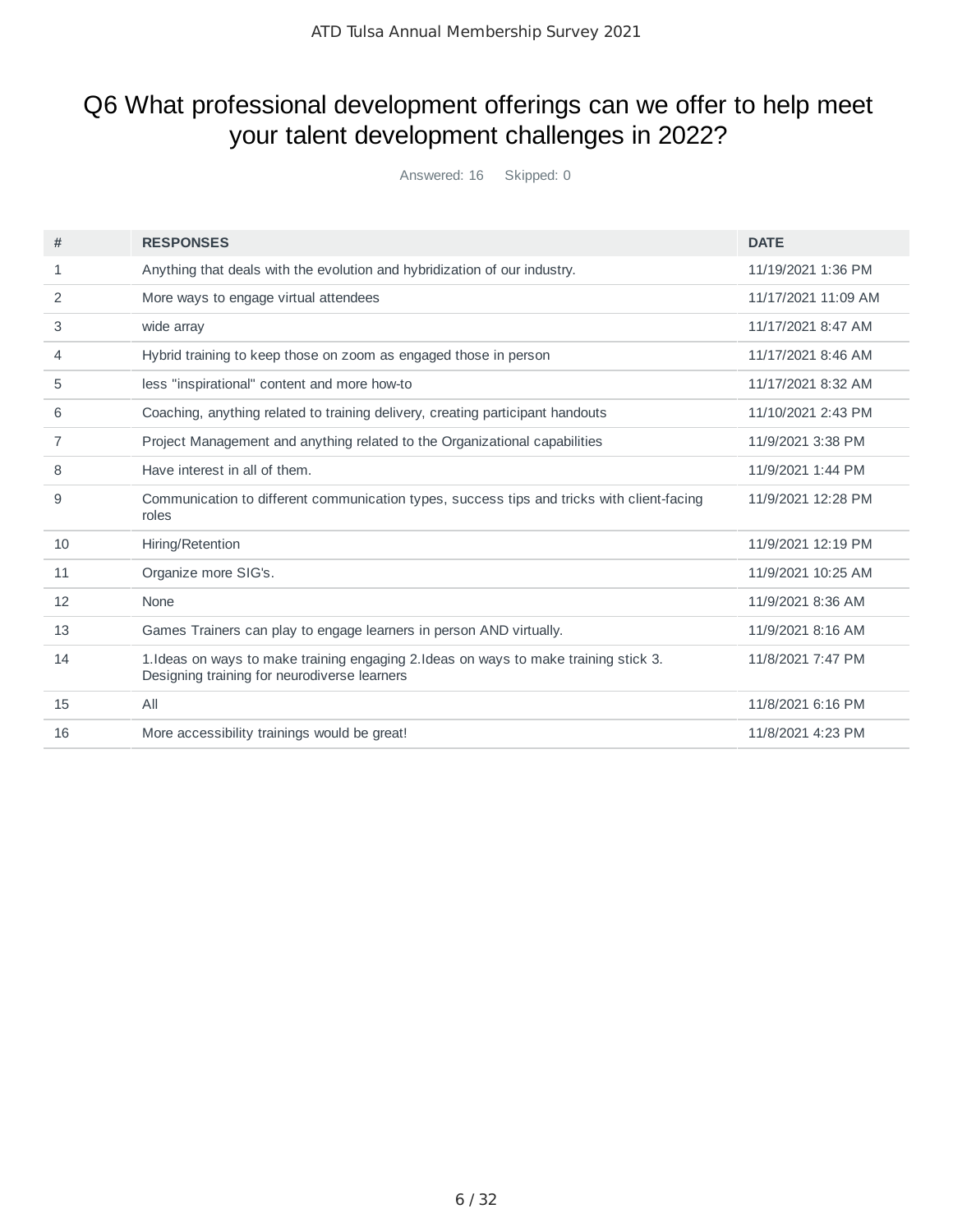### Q7 Why do you choose to be a member of ATD Tulsa? Select all that apply.



| <b>ANSWER CHOICES</b>                   | <b>RESPONSES</b> |    |
|-----------------------------------------|------------------|----|
| Access to Experts in the Field          | 68.75%           | 11 |
| Career Development/Find a Job           | 31.25%           | 5  |
| Develop or Enhance Skills and Knowledge | 93.75%           | 15 |
| Networking                              | 87.50%           | 14 |
| Volunteer                               | 31.25%           | 5  |
| Other (please specify)                  | 6.25%            |    |
| Total Respondents: 16                   |                  |    |

| <b>OTHER (PLEASE SPECIFY)</b>                             | <b>DATE</b>       |
|-----------------------------------------------------------|-------------------|
| To Attend Programs That Count Toward CPTD Recertification | 11/9/2021 8:16 AM |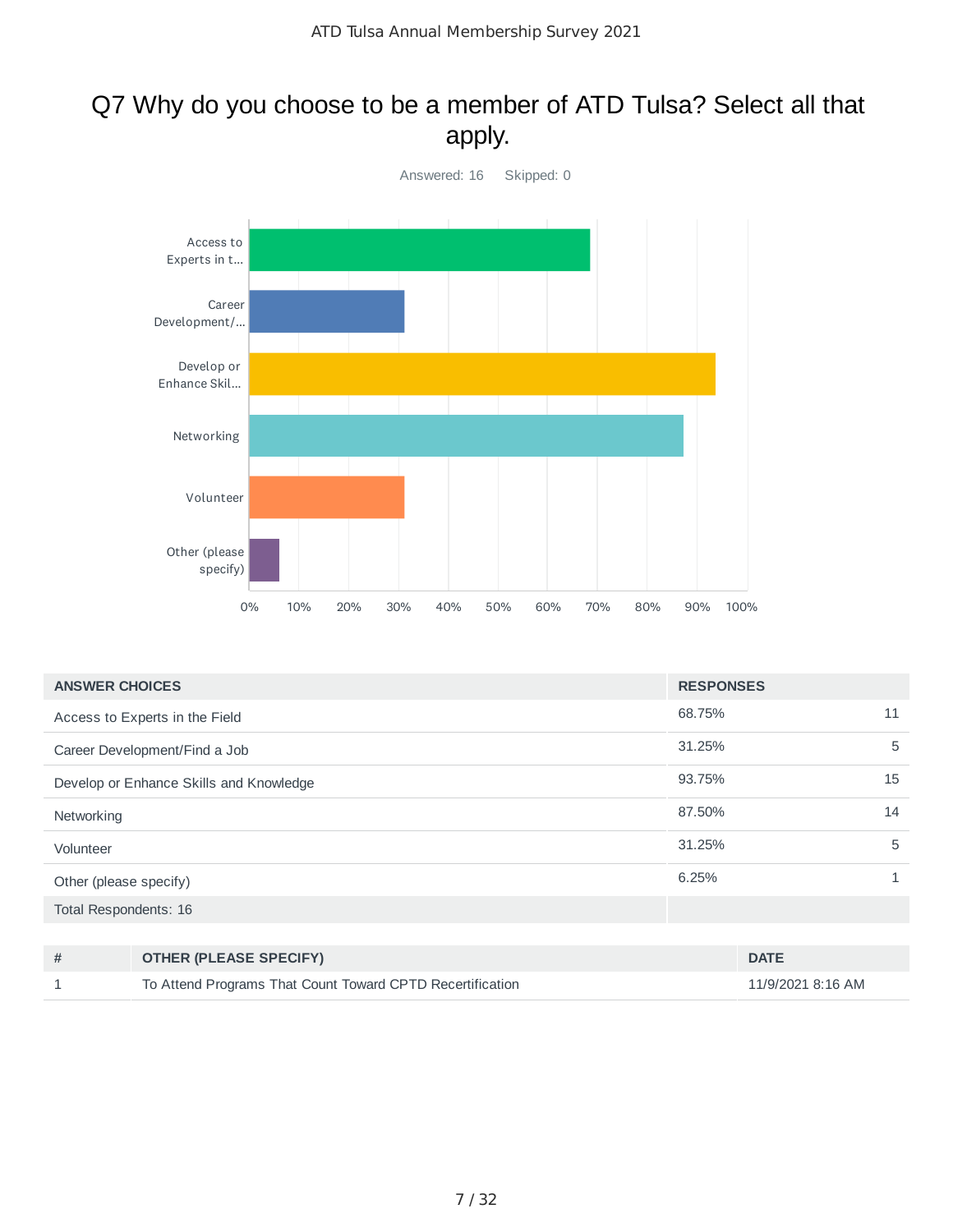

### Q8 Check the 4 membership benefits which you find have the most value.

| <b>ANSWER CHOICES</b>                                                             |                                                   | <b>RESPONSES</b> |    |
|-----------------------------------------------------------------------------------|---------------------------------------------------|------------------|----|
| Member-Only Events                                                                |                                                   | 31.25%           | 5  |
|                                                                                   | Chapter Member and Power Member Pricing Discounts | 50.00%           | 8  |
| Job Posting on Website                                                            |                                                   | 12.50%           | 2  |
| <b>Member Directory</b>                                                           |                                                   | 18.75%           | 3  |
| Recognizing New Members and Power Members at each monthly Chapter Program Meeting |                                                   | 6.25%            | 1  |
| <b>Networking Events</b>                                                          |                                                   | 75.00%           | 12 |
| Workshops                                                                         |                                                   | 68.75%           | 11 |
| <b>State Conference</b>                                                           |                                                   | 56.25%           | 9  |
| Virtual Meetings and Events                                                       |                                                   | 87.50%           | 14 |
| Total Respondents: 16                                                             |                                                   |                  |    |
|                                                                                   |                                                   |                  |    |
| #                                                                                 | <b>OTHER (PLEASE SPECIFY)</b>                     | <b>DATE</b>      |    |

There are no responses.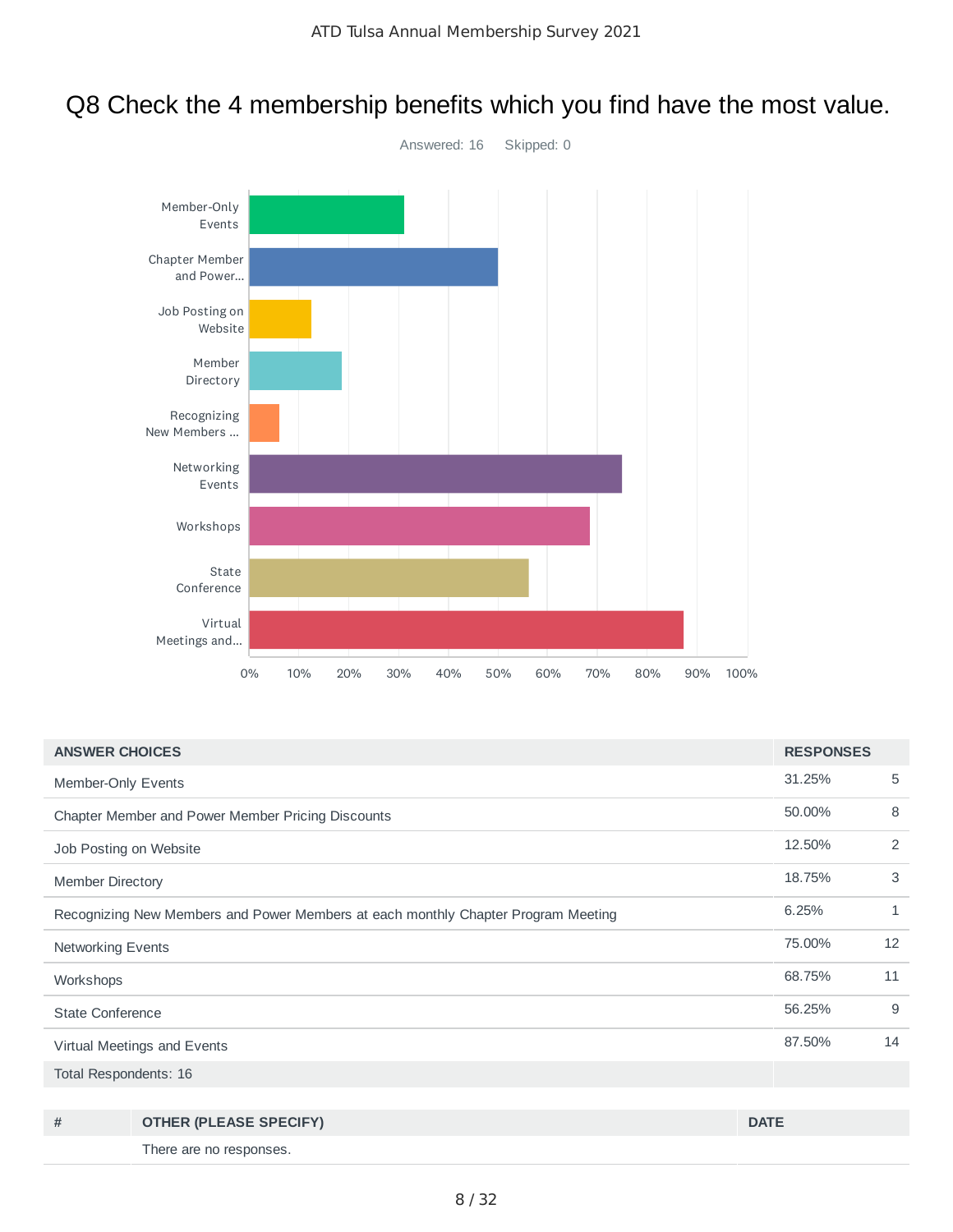# Q9 Are you satisfied with the member benefits provided to you by ATD Tulsa Chapter? If you answered No, please share why you answered that way.



| <b>ANSWER CHOICES</b> |                         | <b>RESPONSES</b> |             |
|-----------------------|-------------------------|------------------|-------------|
| Yes                   |                         | 100.00%          | 16          |
| No, please share why. |                         | $0.00\%$         | 0           |
| <b>TOTAL</b>          |                         |                  | 16          |
|                       |                         |                  |             |
| #                     | NO, PLEASE SHARE WHY.   |                  | <b>DATE</b> |
|                       | There are no responses. |                  |             |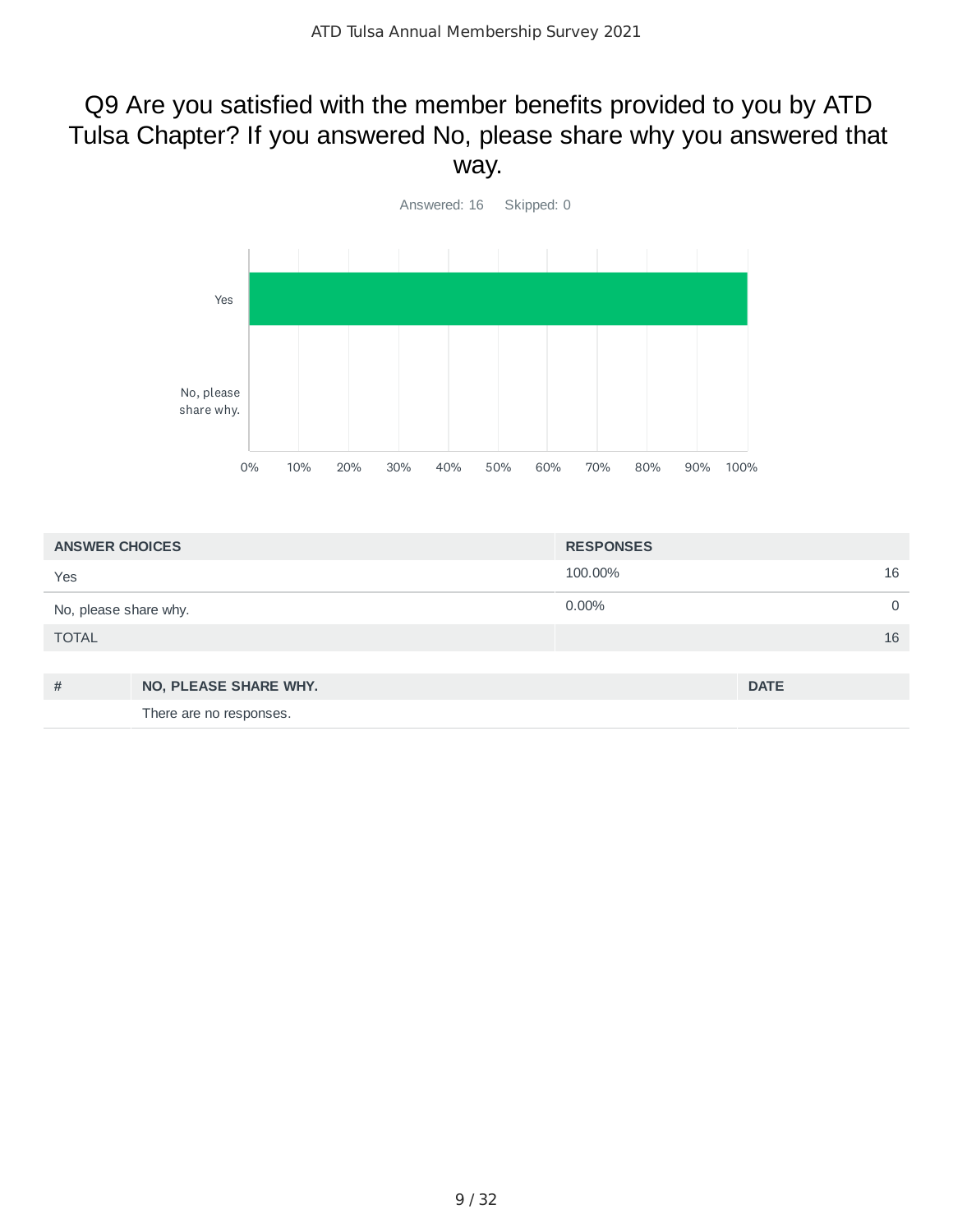# Q10 What membership benefits would you like to see changed and/or added?

Answered: 16 Skipped: 0

| #  | <b>RESPONSES</b>                                                                                                               | <b>DATE</b>         |
|----|--------------------------------------------------------------------------------------------------------------------------------|---------------------|
| 1  | I think it's a great value for what we get                                                                                     | 11/19/2021 1:38 PM  |
| 2  | Continue with Member Only events to help strengthen relationships                                                              | 11/17/2021 11:12 AM |
| 3  | <b>NA</b>                                                                                                                      | 11/17/2021 8:48 AM  |
| 4  | Not sure                                                                                                                       | 11/17/2021 8:47 AM  |
| 5  | <b>NA</b>                                                                                                                      | 11/17/2021 8:33 AM  |
| 6  | None, they are fine.                                                                                                           | 11/10/2021 2:44 PM  |
| 7  | More collaboration with other local ATD chapters                                                                               | 11/9/2021 3:39 PM   |
| 8  | na                                                                                                                             | 11/9/2021 1:45 PM   |
| 9  | n/a                                                                                                                            | 11/9/2021 12:29 PM  |
| 10 | Additional webinar opportunities and sample trainings to utilize internally                                                    | 11/9/2021 12:21 PM  |
| 11 | The board and membership have done an amazing job with the offerings through the pandemic.<br>Very proud of the Tulsa chapter. | 11/9/2021 10:27 AM  |
| 12 | Offer an annual membership option to include all monthly programs and discount to other<br>events.                             | 11/9/2021 8:40 AM   |
| 13 | More member-only and Power Member-Only events with value-added content.                                                        | 11/9/2021 8:16 AM   |
| 14 | None                                                                                                                           | 11/8/2021 7:49 PM   |
| 15 | I don't know yet.                                                                                                              | 11/8/2021 6:17 PM   |
| 16 | More in person networking opportunities.                                                                                       | 11/8/2021 4:24 PM   |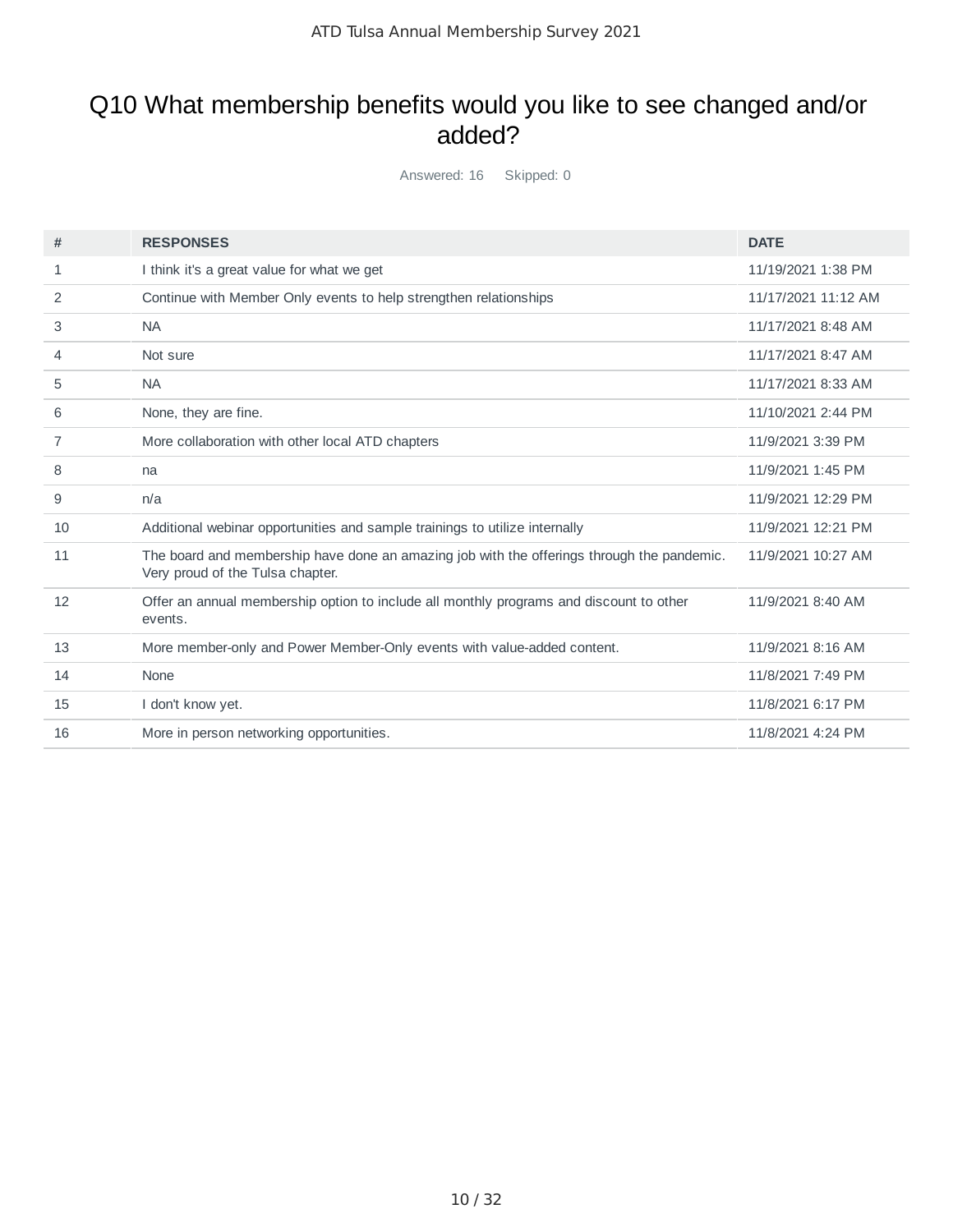# Q11 What membership benefits would you like to see removed?



| <b>ANSWER CHOICES</b>           |                                 | <b>RESPONSES</b> |             |
|---------------------------------|---------------------------------|------------------|-------------|
| None                            |                                 | 100.00%          | 16          |
| Other Benefits (please specify) |                                 | $0.00\%$         | $\Omega$    |
| <b>TOTAL</b>                    |                                 |                  | 16          |
|                                 |                                 |                  |             |
| #                               | OTHER BENEFITS (PLEASE SPECIFY) |                  | <b>DATE</b> |
|                                 | There are no responses.         |                  |             |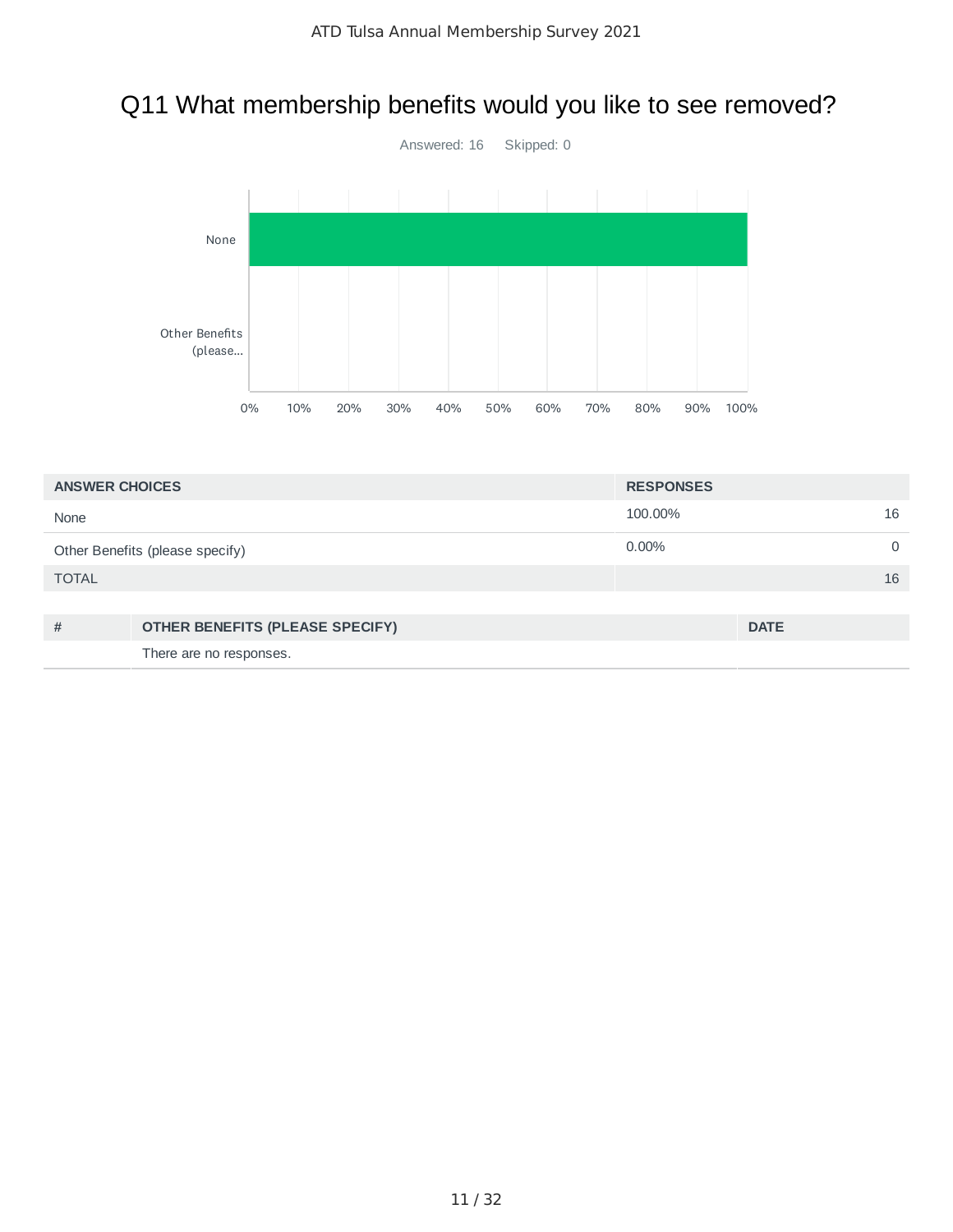# Q12 Do you plan to renew your ATD Membership this upcoming year?



| <b>ANSWER CHOICES</b>                                                                        | <b>RESPONSES</b> |          |
|----------------------------------------------------------------------------------------------|------------------|----------|
| Yes – I will renew as an ATD Tulsa Power Member (ATD Tulsa Chapter + ATD National Member).   | 56.25%           | 9        |
| Yes – I will renew as an ATD Student Power Member (ATD Tulsa Chapter + ATD National Member). | $0.00\%$         | $\Omega$ |
| Yes – I will renew as an ATD Tulsa Chapter Member.                                           | 37.50%           | 6        |
| Yes – I will renew as an ATD Tulsa Student Member.                                           | $0.00\%$         | $\Omega$ |
| $No - I$ will NOT be renewing any form of ATD Membership.                                    | 6.25%            |          |
| <b>TOTAL</b>                                                                                 |                  | 16       |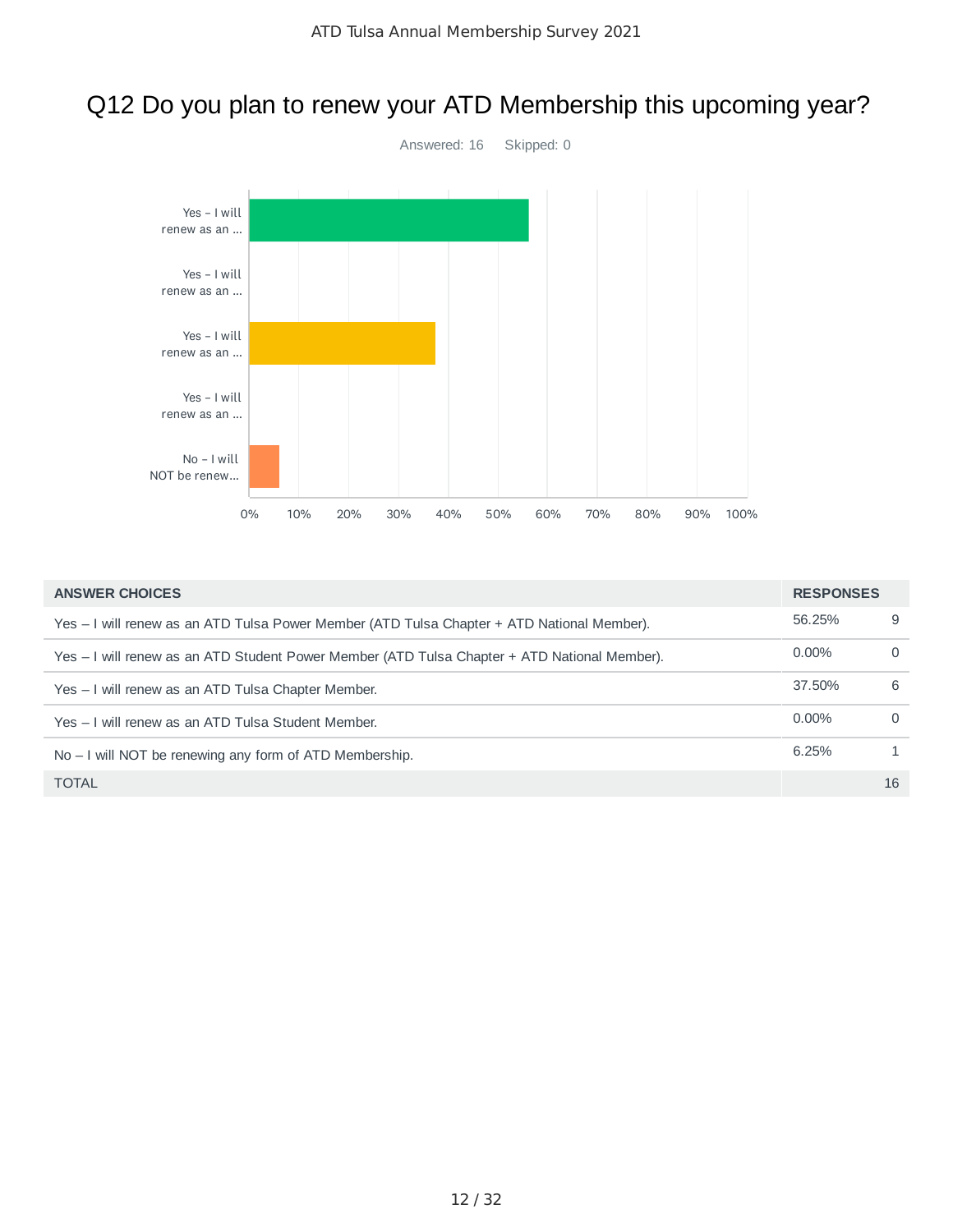### Q13 During 2021, what events have you participated in? Select all that apply.



| <b>ANSWER CHOICES</b>                                                        | <b>RESPONSES</b> |                |
|------------------------------------------------------------------------------|------------------|----------------|
| Monthly Chapter Meetings                                                     | 93.75%           | 15             |
| Monthly Member Only events                                                   | 56.25%           | 9              |
| <b>Board Meetings</b>                                                        | 31.25%           | 5              |
| Committee Meetings (Bylaws Committee, Election Committee, Credentials, etc.) | 43.75%           | $\overline{7}$ |
| ATD Annual Statewide Conference                                              | 43.75%           | $\overline{7}$ |
| Other ATD National Conferences, Workshops, and/or Trainings                  | 43.75%           |                |
| Total Respondents: 16                                                        |                  |                |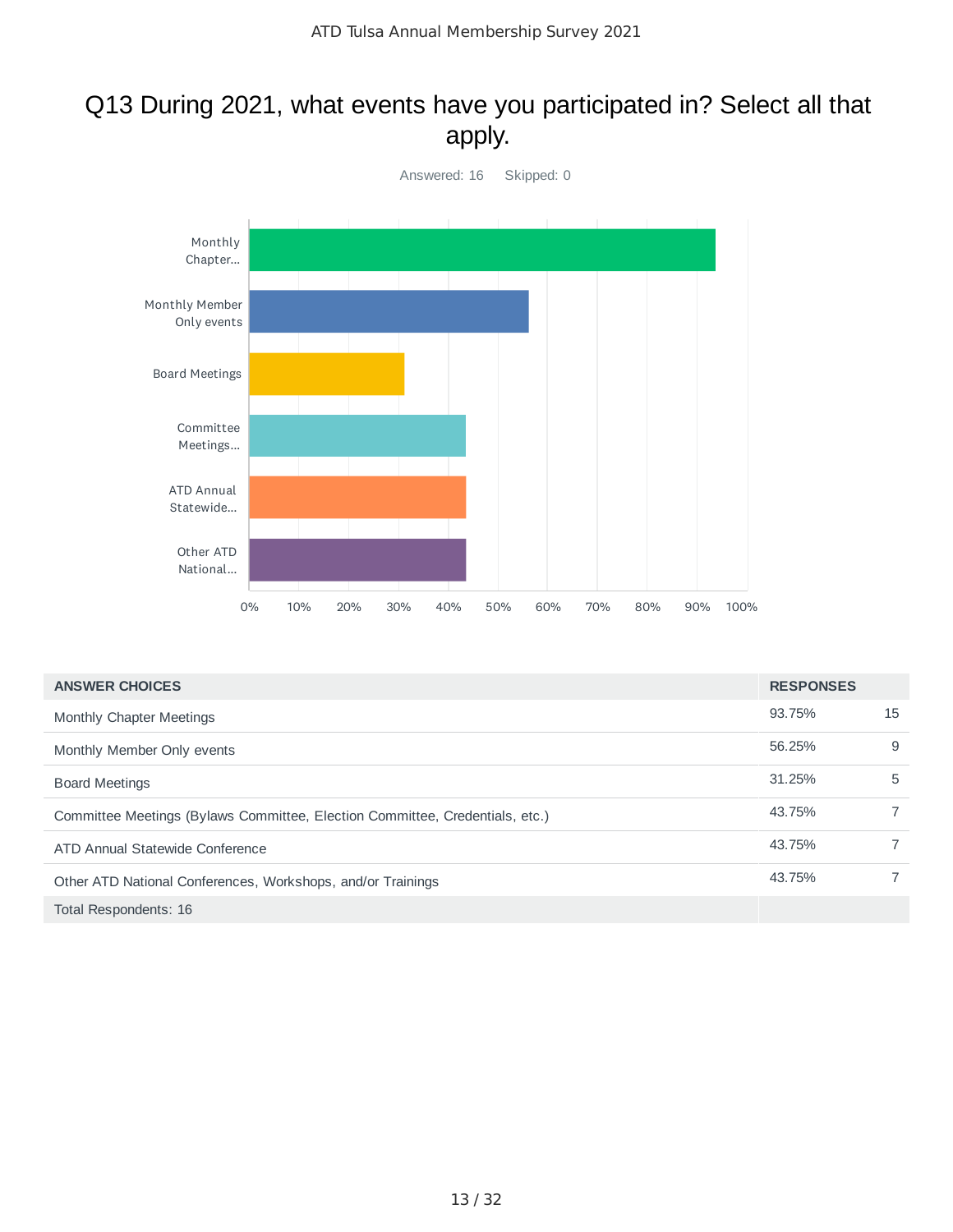# Q14 What has prevented you from participating in ATD Tulsa Events?



| <b>ANSWER CHOICES</b>                        | <b>RESPONSES</b> |          |
|----------------------------------------------|------------------|----------|
| Not interested in the program meeting topics | 31.25%           | 5        |
| Lunchtime on Fridays doesn't work for me     | $0.00\%$         | $\Omega$ |
| I don't work on Fridays                      | $0.00\%$         | $\Omega$ |
| cannot access virtual events on Zoom         | $0.00\%$         | $\Omega$ |
| Not doing in-person events                   | 18.75%           | 3        |
| Other (please specify)                       | 50.00%           | 8        |
| <b>TOTAL</b>                                 |                  | 16       |

| # | <b>OTHER (PLEASE SPECIFY)</b>                                                                               | <b>DATE</b>        |
|---|-------------------------------------------------------------------------------------------------------------|--------------------|
|   | Sometimes I have scheduling conflicts                                                                       | 11/19/2021 1:39 PM |
|   | Other commitments                                                                                           | 11/17/2021 8:48 AM |
| 3 | I had a conflict at the exact time as the chapter meetings in 2021, but can attend at that time<br>in 2022. | 11/10/2021 2:44 PM |
| 4 | Availability                                                                                                | 11/9/2021 1:46 PM  |
| 5 | Conflict with work assignments                                                                              | 11/9/2021 8:16 AM  |
| 6 | Work commitments at time of event                                                                           | 11/8/2021 7:50 PM  |
|   | Variety of reasons-mostly due to time. Some were not of interest to me personally/                          | 11/8/2021 6:18 PM  |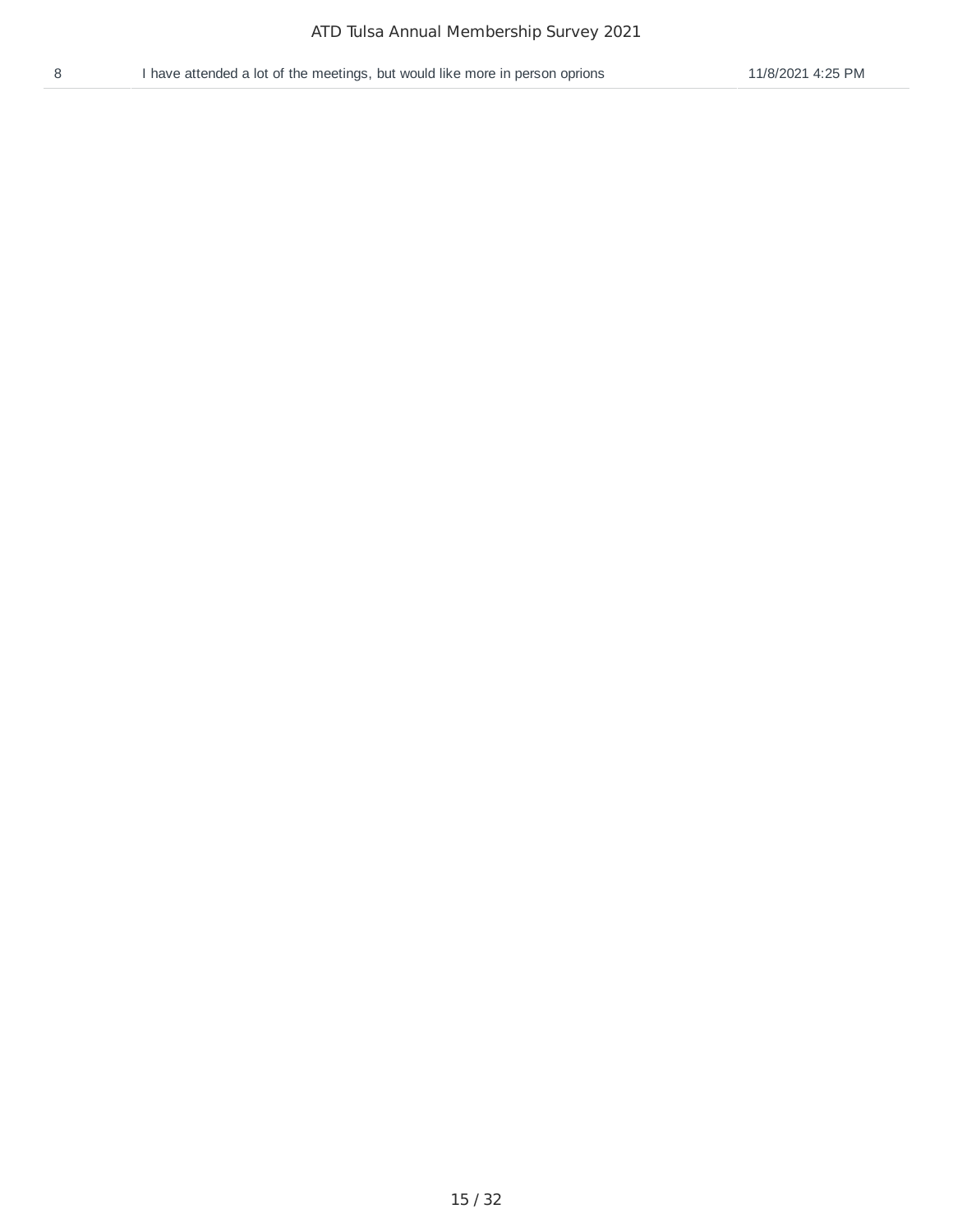# Q15 What is your preferred method to interact on social media with ATD Tulsa? Rank from your favorite to least favorite 1-3.



|          |               |              | 3            | <b>TOTAL</b> | <b>SCORE</b> |
|----------|---------------|--------------|--------------|--------------|--------------|
| LinkedIn | 87.50%<br>14  | 12.50%       | $0.00\%$     | 16           | 2.88         |
| Facebook | 12.50%        | 62.50%<br>10 | 25.00%       | 16           | 1.88         |
| Twitter  | $0.00\%$<br>0 | 25.00%<br>4  | 75.00%<br>12 | 16           | 1.25         |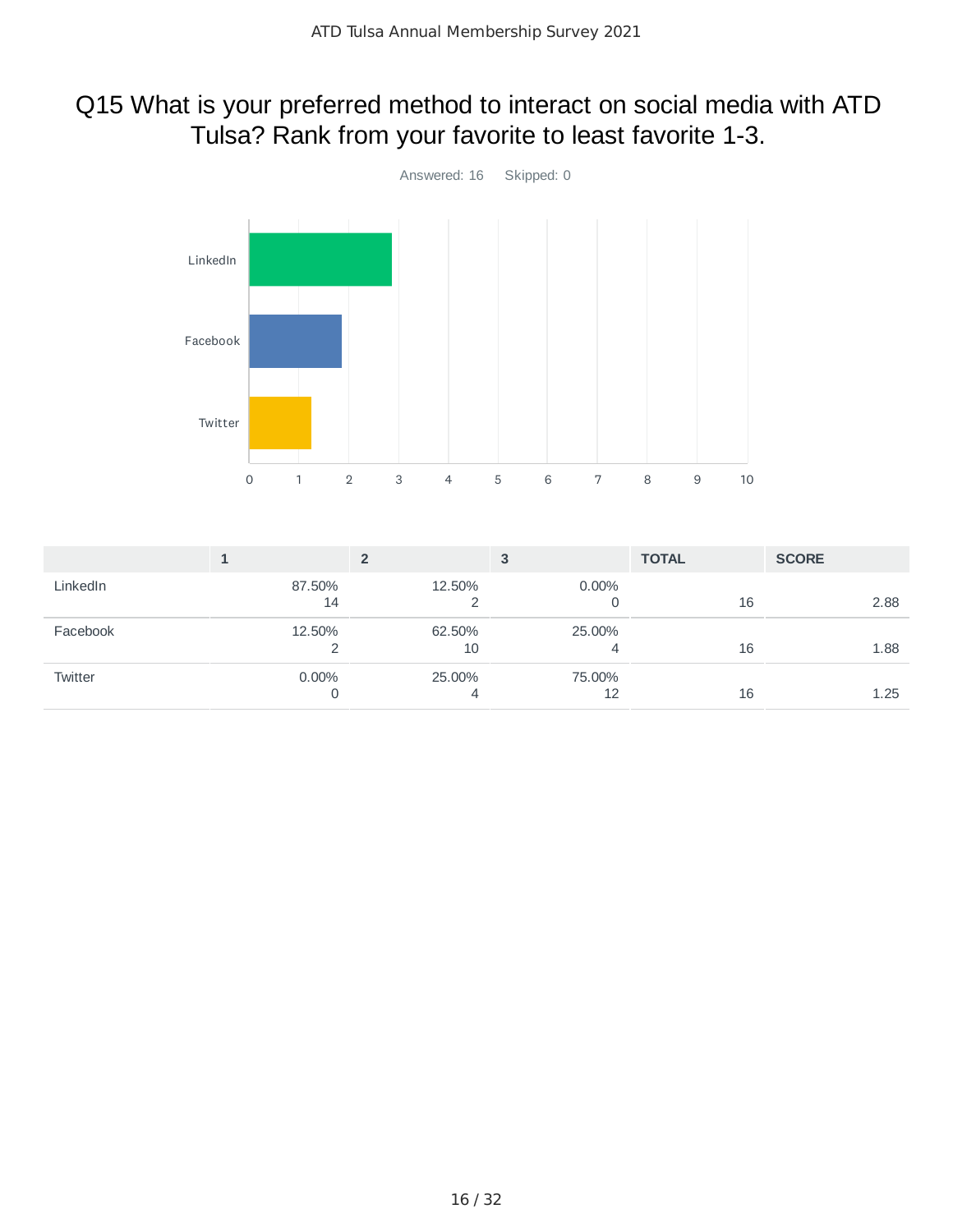### Q16 How often do you interact with ATD Tulsa through the following communication methods?

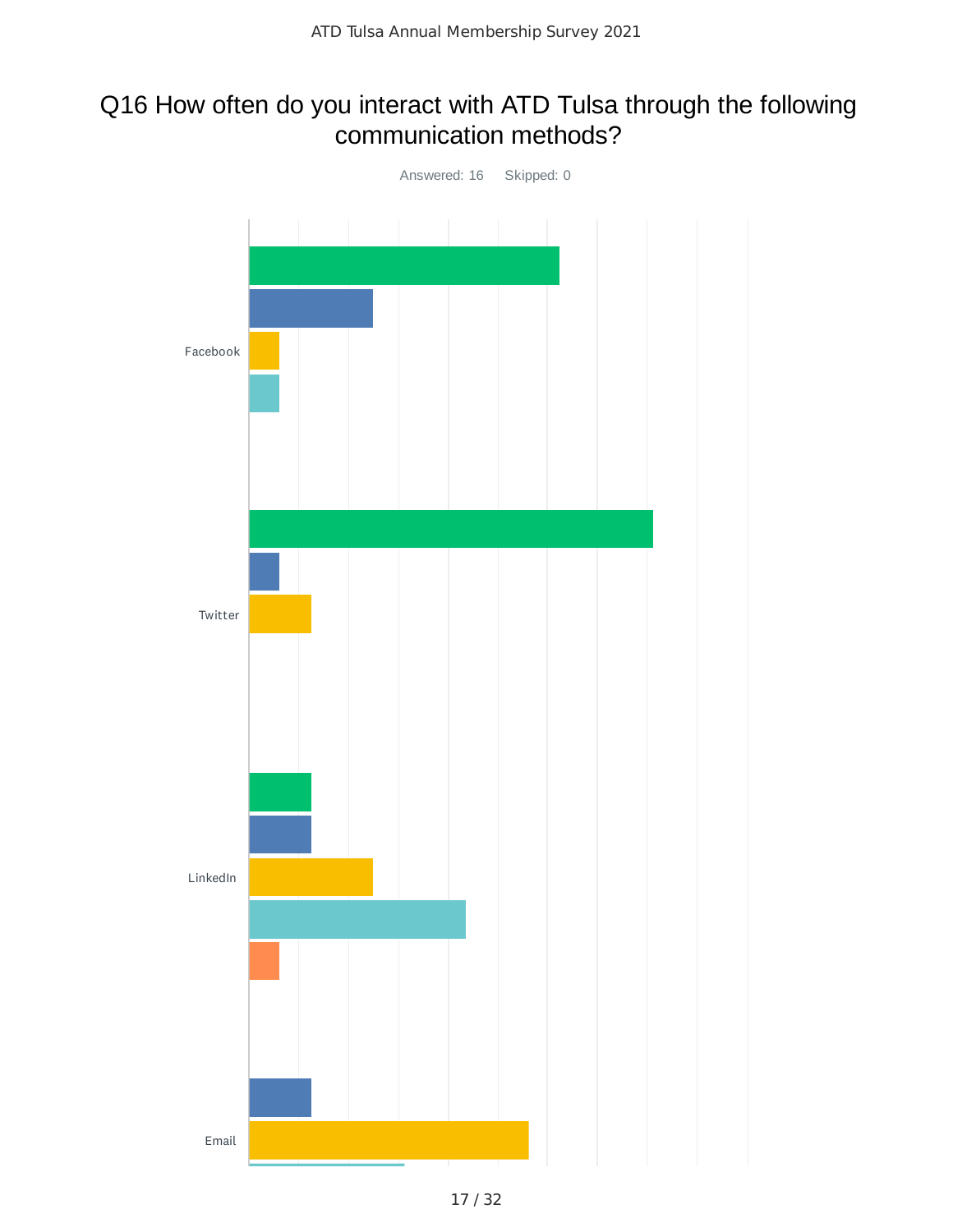



|          | <b>NEVER</b> | <b>ONCE A QUARTER</b> | <b>ONCE A MONTH</b> | <b>ONCE A WEEK</b> | <b>ONCE A DAY</b> | <b>TOTAL</b> |
|----------|--------------|-----------------------|---------------------|--------------------|-------------------|--------------|
| Facebook | 62.50%       | 25.00%                | 6.25%               | 6.25%              | 0.00%             |              |
|          | 10           |                       |                     |                    | $\Omega$          | 16           |
| Twitter  | 81.25%       | 6.25%                 | 12.50%              | $0.00\%$           | 0.00%             |              |
|          | 13           |                       |                     |                    | $\Omega$          | 16           |
| LinkedIn | 12.50%       | 12.50%                | 25.00%              | 43.75%             | 6.25%             |              |
|          |              |                       | 4                   |                    |                   | 16           |
| Email    | $0.00\%$     | 12.50%                | 56.25%              | 31.25%             | $0.00\%$          |              |
|          | υ            |                       |                     | ь                  | 0                 | 16           |
| Website  | $0.00\%$     | 18.75%                | 56.25%              | 18.75%             | 6.25%             |              |
|          |              |                       |                     |                    |                   | 16           |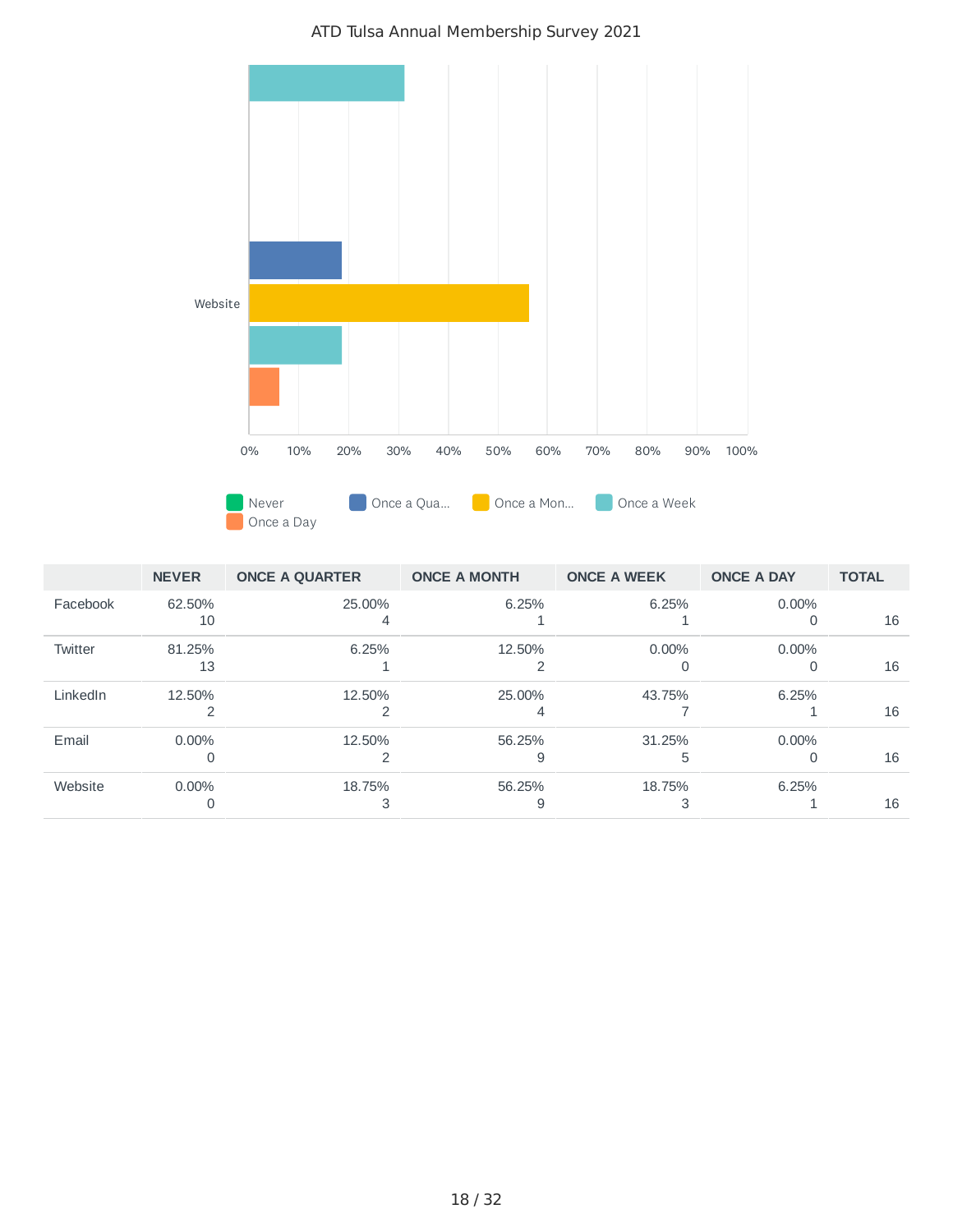# Q17 Do you read the emailed ATD Tulsa Monthly Newsletter?



| <b>ANSWER CHOICES</b> | <b>RESPONSES</b> |               |
|-----------------------|------------------|---------------|
| Yes                   | 87.50%           | 14            |
| <b>No</b>             | 12.50%           | $\mathcal{D}$ |
| <b>TOTAL</b>          |                  | 16            |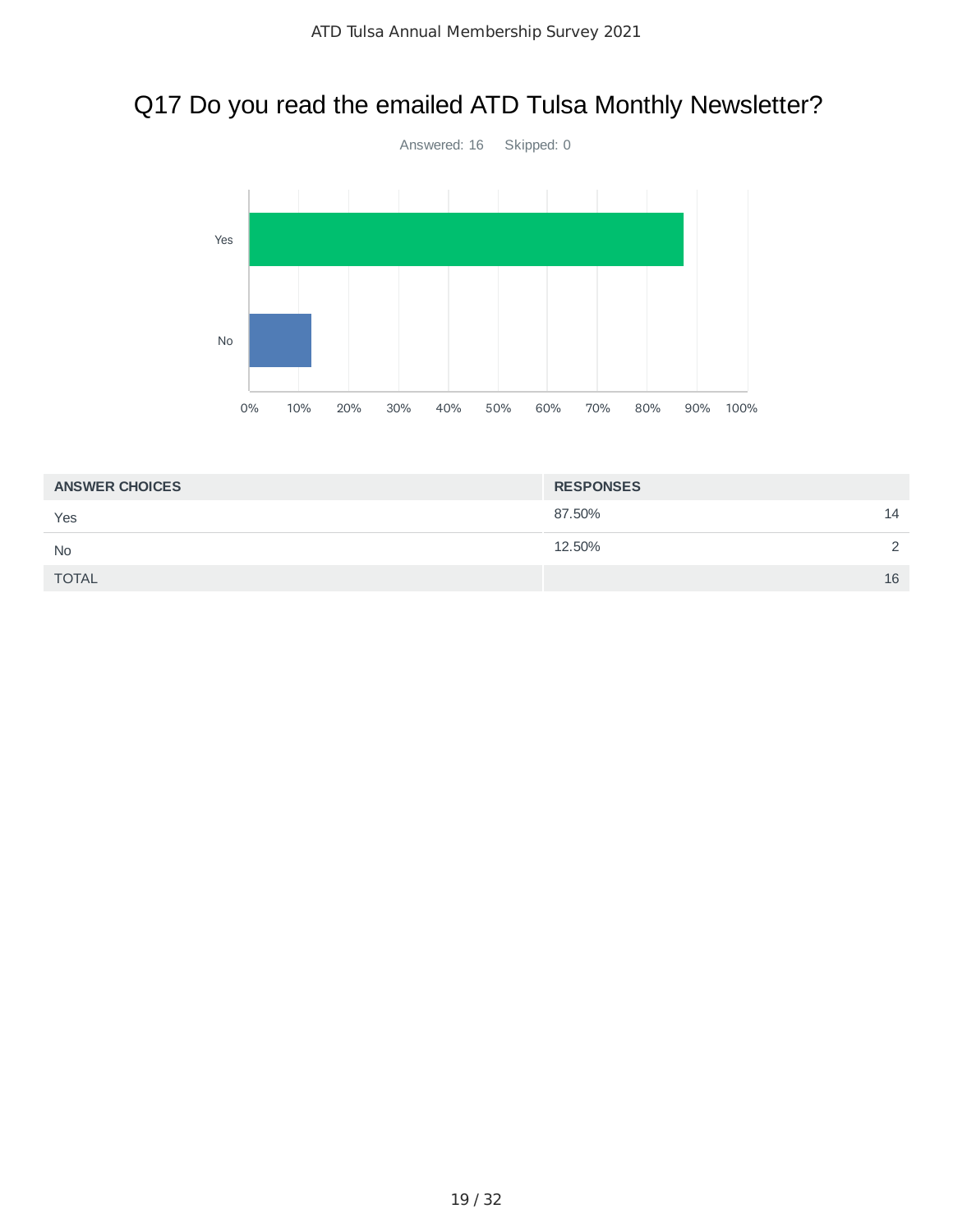#### Q18 What type of content would you like to see in the ATD Tulsa Monthly Newsletter?



| <b>ANSWER CHOICES</b>                          | <b>RESPONSES</b> |    |
|------------------------------------------------|------------------|----|
| Monthly Chapter Meeting Information            | 100.00%          | 16 |
| ATD National Announcements                     | 56.25%           | 9  |
| Getting to Know Your board members information | 31.25%           | 5  |
| <b>Welcome New Members</b>                     | 75.00%           | 12 |
| <b>Upcoming Events</b>                         | 93.75%           | 15 |
| Information on Power Membership                | 25,00%           | 4  |
| Total Respondents: 16                          |                  |    |

| <b>OTHER (PLEASE SPECIFY)</b>               | <b>DATE</b>       |
|---------------------------------------------|-------------------|
| I'm not sure if I have gotten a newsletter. | 11/8/2021 6:19 PM |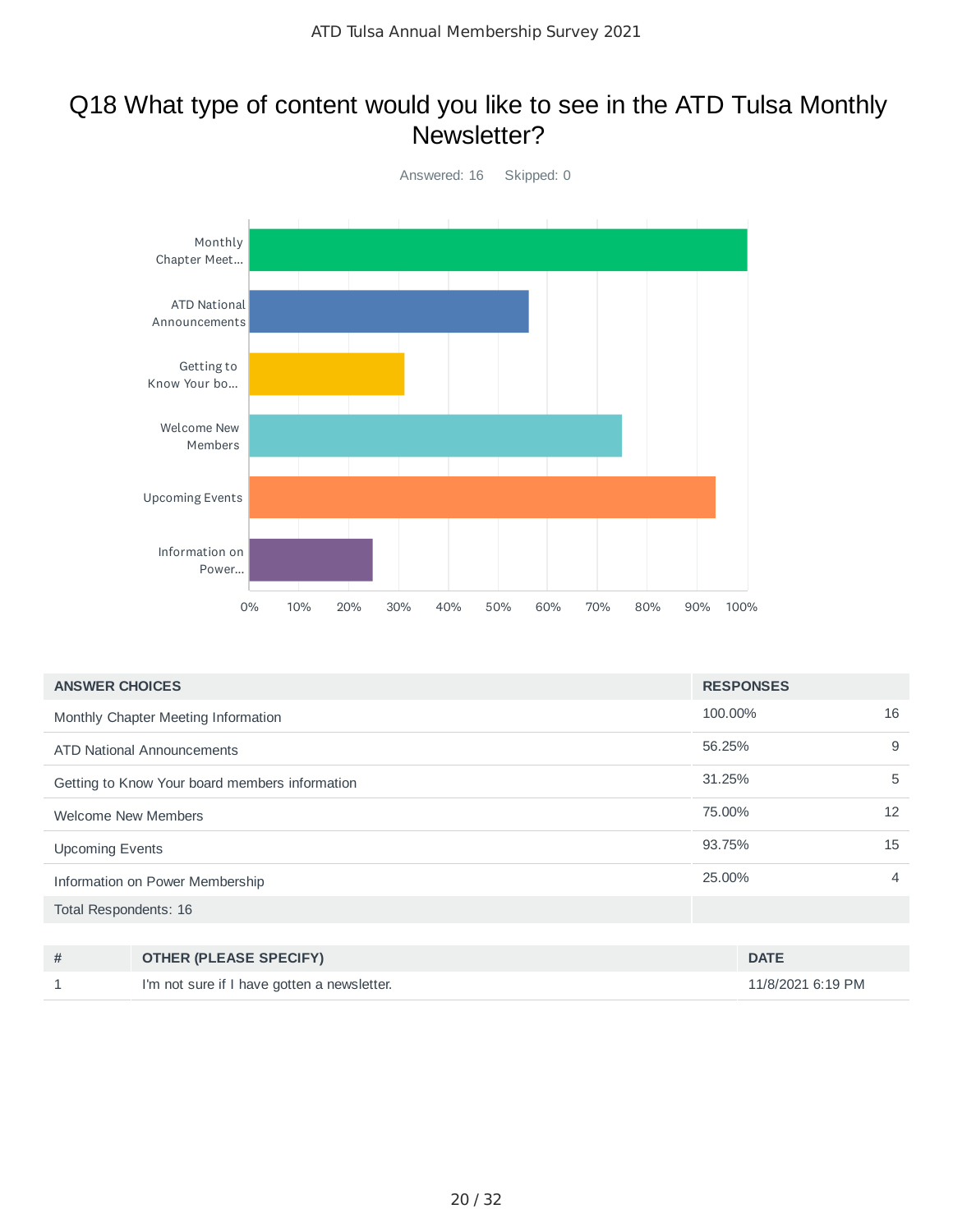

| <b>ANSWER CHOICES</b>                                 |                                               | <b>RESPONSES</b> |          |
|-------------------------------------------------------|-----------------------------------------------|------------------|----------|
|                                                       | Power Member (ATD Tulsa Chapter + ATD Member) | 62.50%           | 10       |
|                                                       | ATD Tulsa Chapter Member                      | 31.25%           | 5        |
| Student Power Member (ATD Tulsa Chapter + ATD Member) |                                               | $0.00\%$         | $\Omega$ |
| Student ATD Tulsa Chapter Member                      |                                               | 6.25%            | 1        |
| If not an ATD Power Member, why not?                  |                                               | $0.00\%$         | $\Omega$ |
| <b>TOTAL</b>                                          |                                               |                  | 16       |
|                                                       |                                               |                  |          |
| #                                                     | IF NOT AN ATD POWER MEMBER, WHY NOT?          | <b>DATE</b>      |          |
|                                                       | There are no responses.                       |                  |          |

# Q19 What is your level of membership within ATD?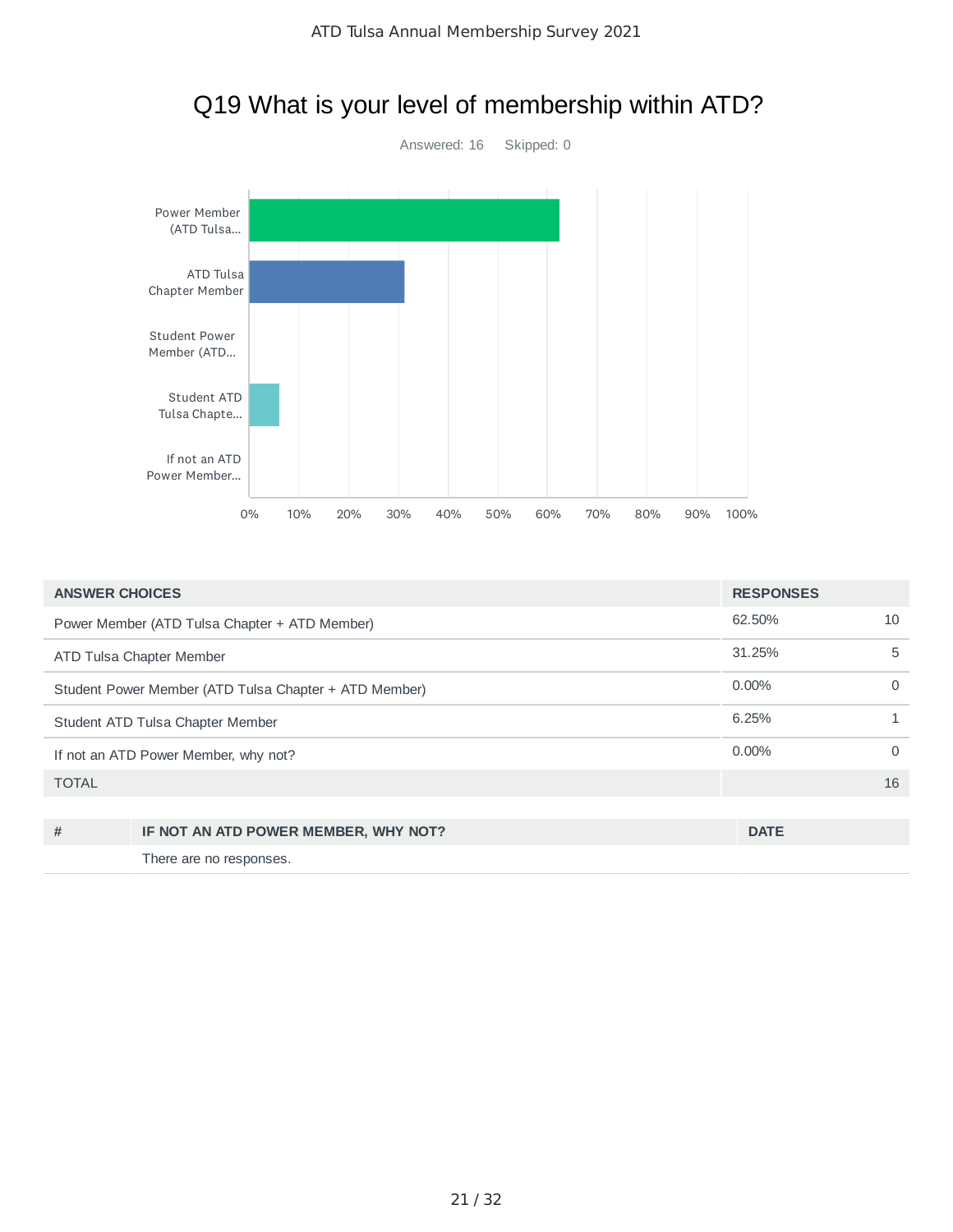

# Q20 How long have you been an ATD Tulsa Chapter member?

| <b>ANSWER CHOICES</b>         | <b>RESPONSES</b> |                |
|-------------------------------|------------------|----------------|
| Less than 1 year              | 12.50%           | 2              |
| 1 year to less than 3 years   | 25,00%           | $\overline{4}$ |
| 3 years to less than 5 years  | 18.75%           | 3              |
| 5 years to less than 10 years | 25.00%           | $\overline{4}$ |
| 10 years or more              | 18.75%           | 3              |
| <b>TOTAL</b>                  |                  | 16             |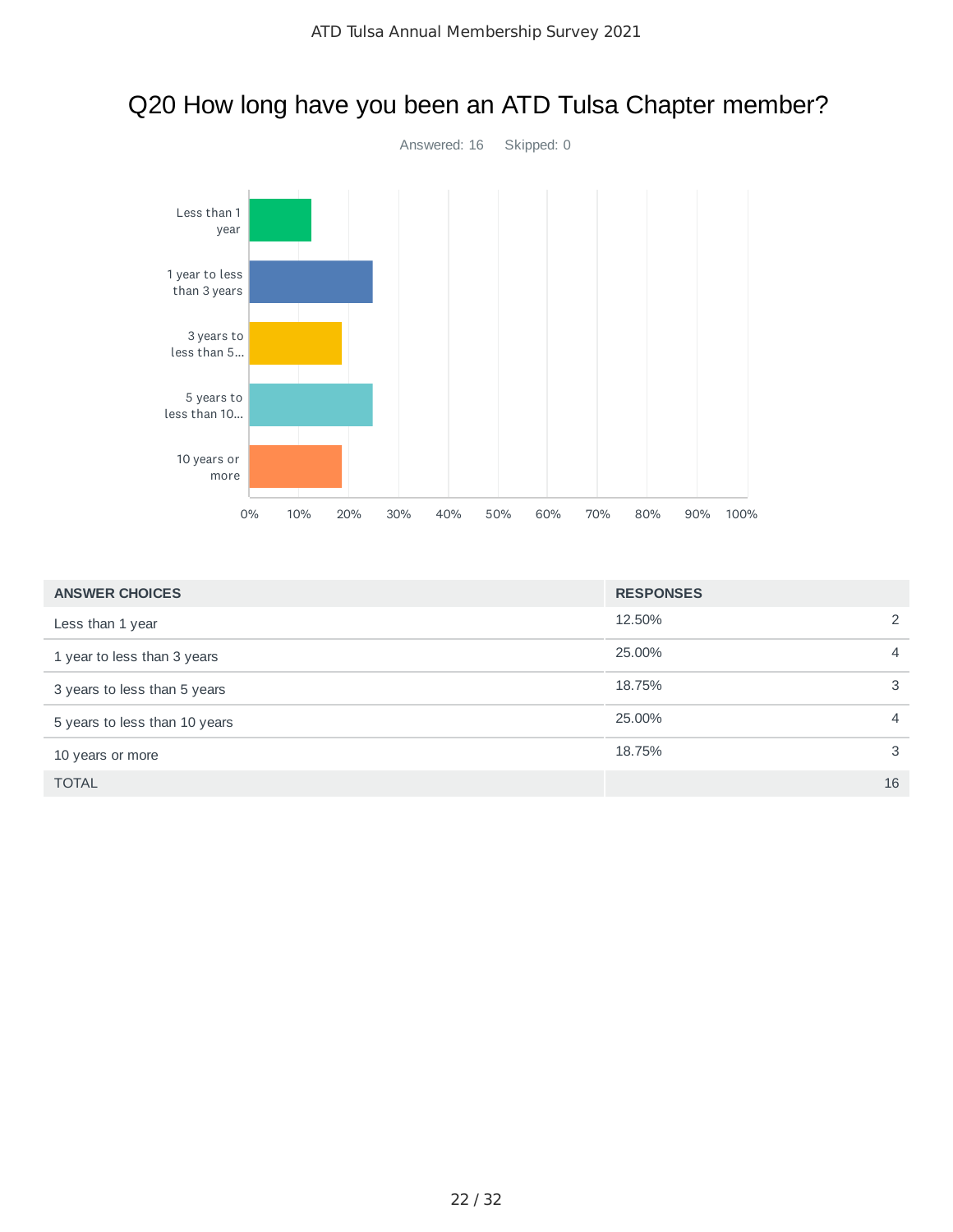# Q21 What part of the Training and Development industry do you work in? Select all that apply.

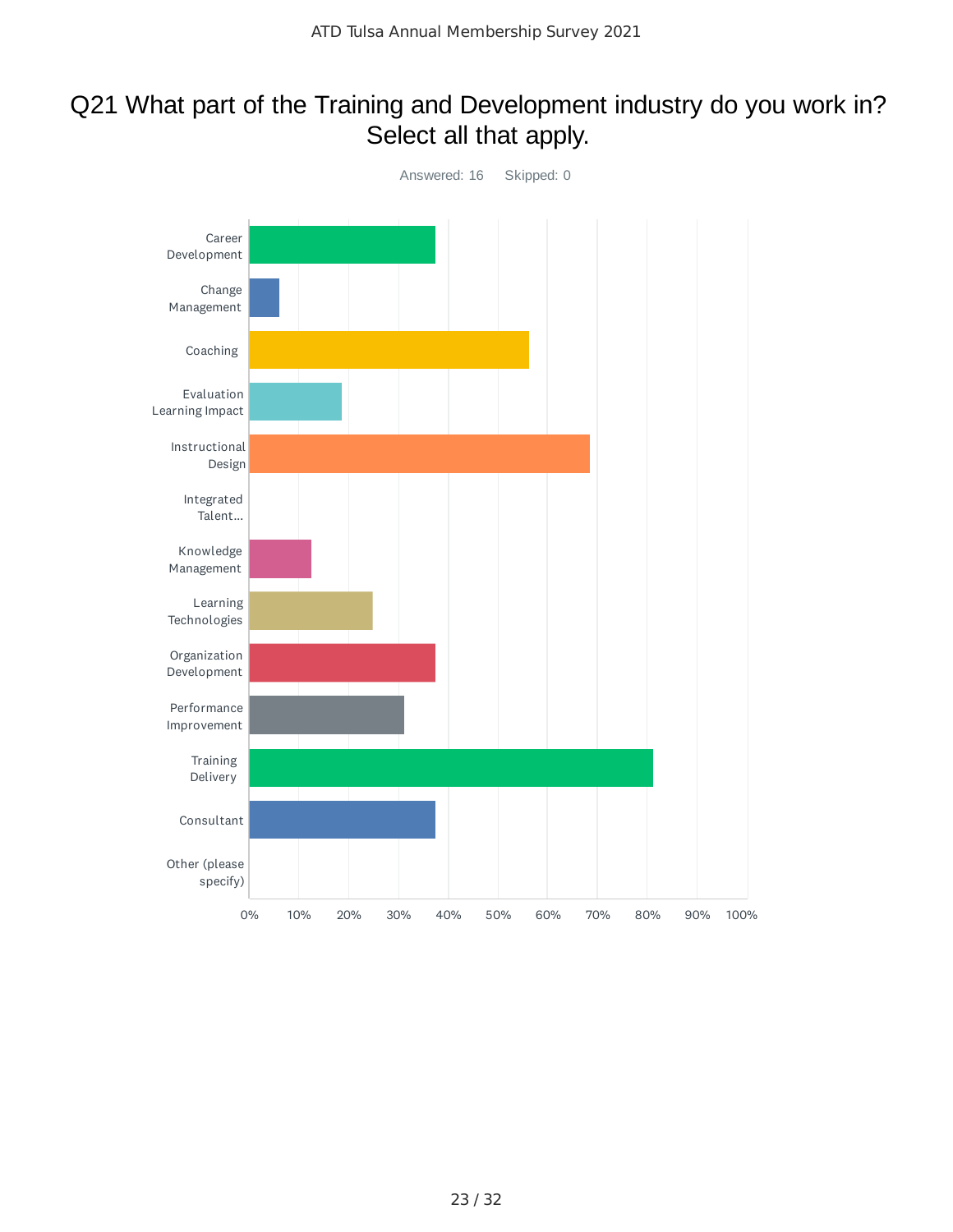#### ATD Tulsa Annual Membership Survey 2021

| <b>ANSWER CHOICES</b>             | <b>RESPONSES</b>         |
|-----------------------------------|--------------------------|
| Career Development                | 6<br>37.50%              |
| Change Management                 | 6.25%<br>$\mathbf{1}$    |
| Coaching                          | 9<br>56.25%              |
| <b>Evaluation Learning Impact</b> | $\mathsf 3$<br>18.75%    |
| <b>Instructional Design</b>       | 68.75%<br>11             |
| Integrated Talent Management      | 0.00%<br>$\mathbf 0$     |
| Knowledge Management              | 2<br>12.50%              |
| Learning Technologies             | 25.00%<br>$\overline{4}$ |
| Organization Development          | 6<br>37.50%              |
| Performance Improvement           | 5<br>31.25%              |
| <b>Training Delivery</b>          | 13<br>81.25%             |
| Consultant                        | 6<br>37.50%              |
| Other (please specify)            | 0.00%<br>$\mathbf 0$     |
| Total Respondents: 16             |                          |

| # | <b>OTHER (PLEASE SPECIFY)</b> | <b>DATE</b> |
|---|-------------------------------|-------------|
|   | There are no responses.       |             |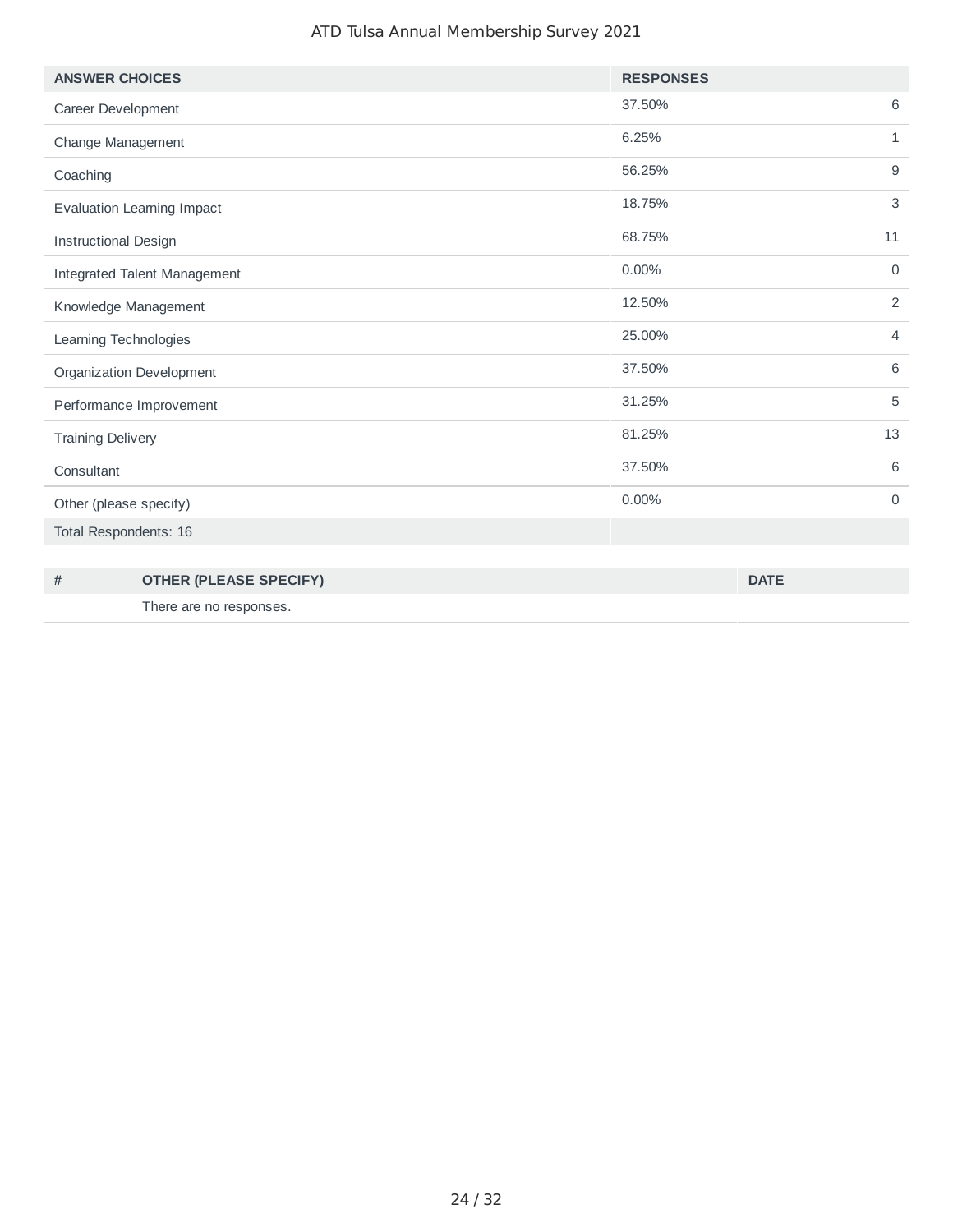# Q22 Where are you located?

Answered: 16 Skipped: 0



| <b>ANSWER CHOICES</b>   | <b>RESPONSES</b> |    |
|-------------------------|------------------|----|
| Within Tulsa County     | 68.75%           | 11 |
| Outside of Tulsa County | 31.25%           | 5  |
| <b>TOTAL</b>            |                  | 16 |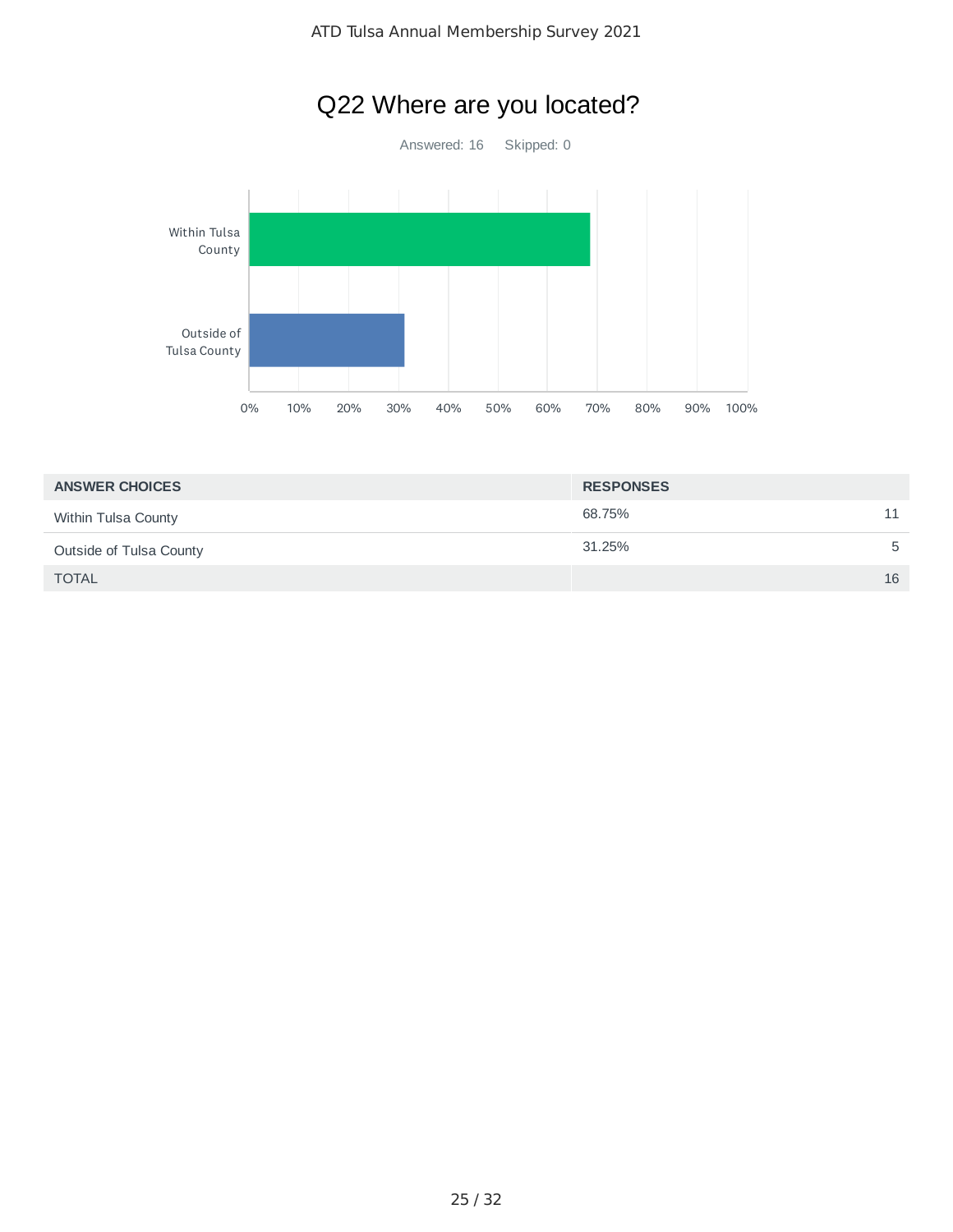

# Q23 What is your company's industry?

Answered: 16 Skipped: 0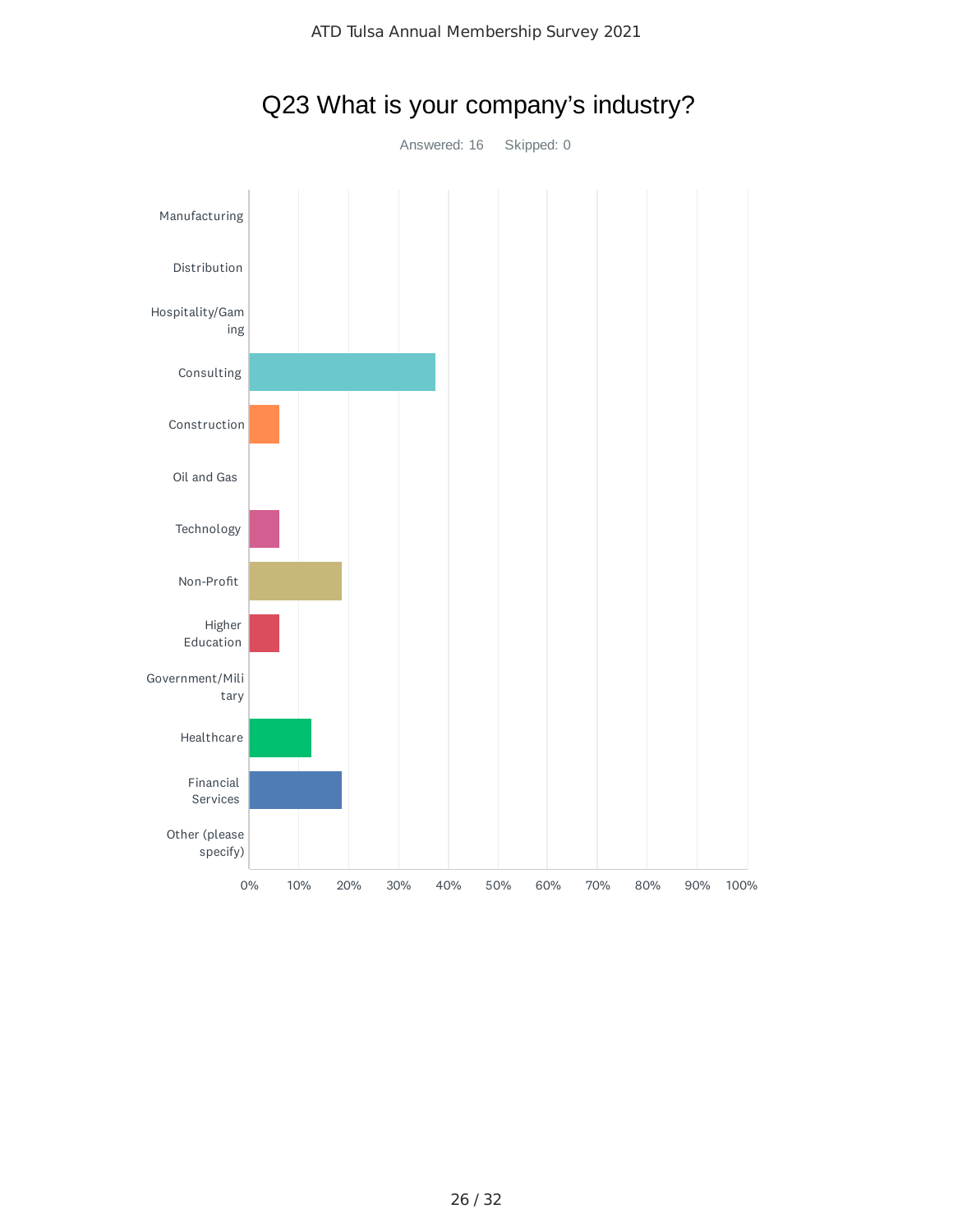#### ATD Tulsa Annual Membership Survey 2021

| <b>ANSWER CHOICES</b>     | <b>RESPONSES</b> |                |
|---------------------------|------------------|----------------|
| Manufacturing             | 0.00%            | $\mathbf 0$    |
| Distribution              | 0.00%            | $\mathbf 0$    |
| Hospitality/Gaming        | 0.00%            | $\mathbf 0$    |
| Consulting                | 37.50%           | 6              |
| Construction              | 6.25%            | $\mathbf{1}$   |
| Oil and Gas               | 0.00%            | $\mathbf 0$    |
| Technology                | 6.25%            | $\mathbf{1}$   |
| Non-Profit                | 18.75%           | $\mathsf 3$    |
| <b>Higher Education</b>   | 6.25%            | $\mathbf{1}$   |
| Government/Military       | 0.00%            | $\mathbf 0$    |
| Healthcare                | 12.50%           | $\overline{2}$ |
| <b>Financial Services</b> | 18.75%           | $\mathsf 3$    |
| Other (please specify)    | 0.00%            | $\mathbf 0$    |
| Total Respondents: 16     |                  |                |

| # | <b>OTHER (PLEASE SPECIFY)</b> | <b>DATE</b> |
|---|-------------------------------|-------------|
|   | There are no responses.       |             |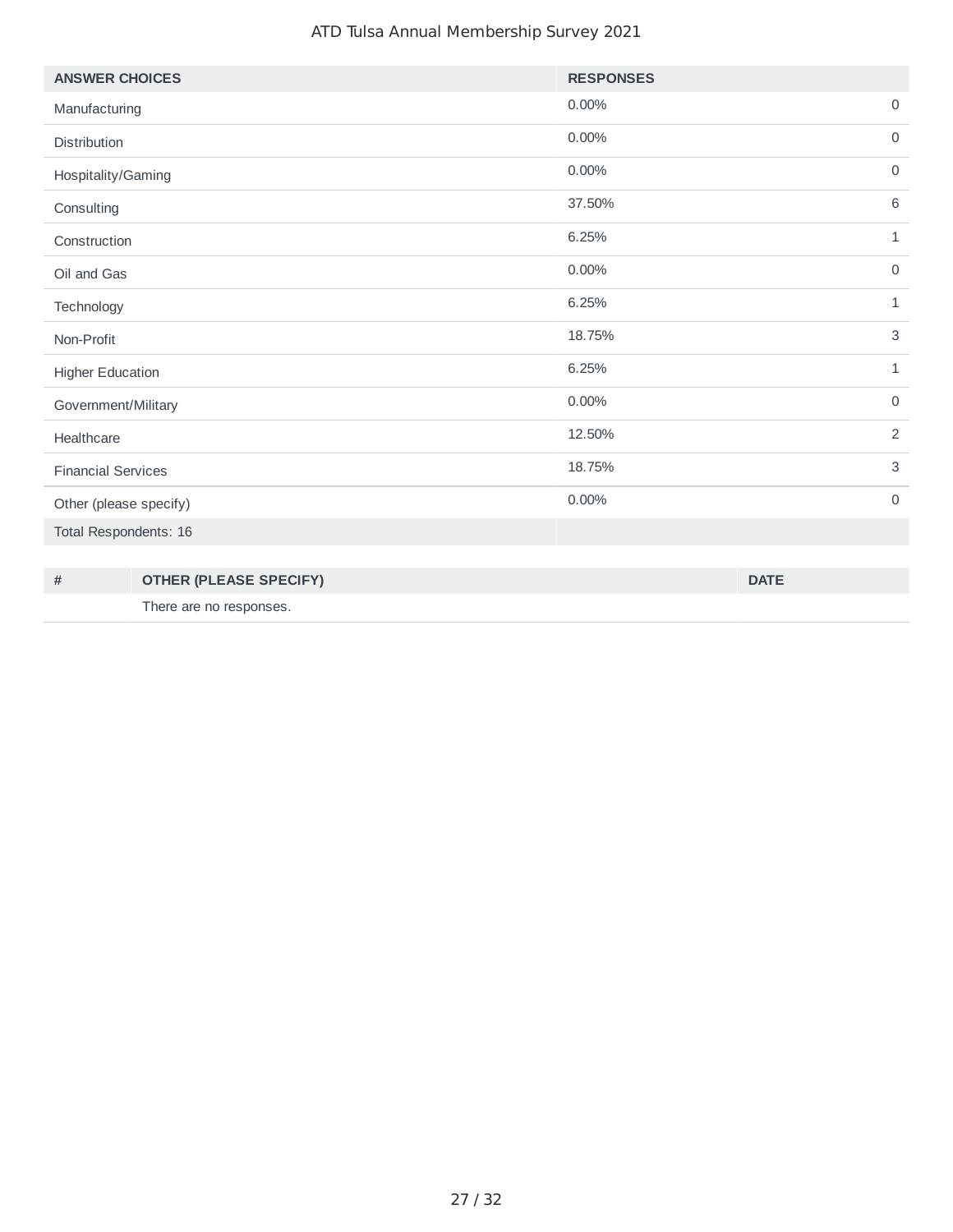# Q24 What best describes your position within your organization?

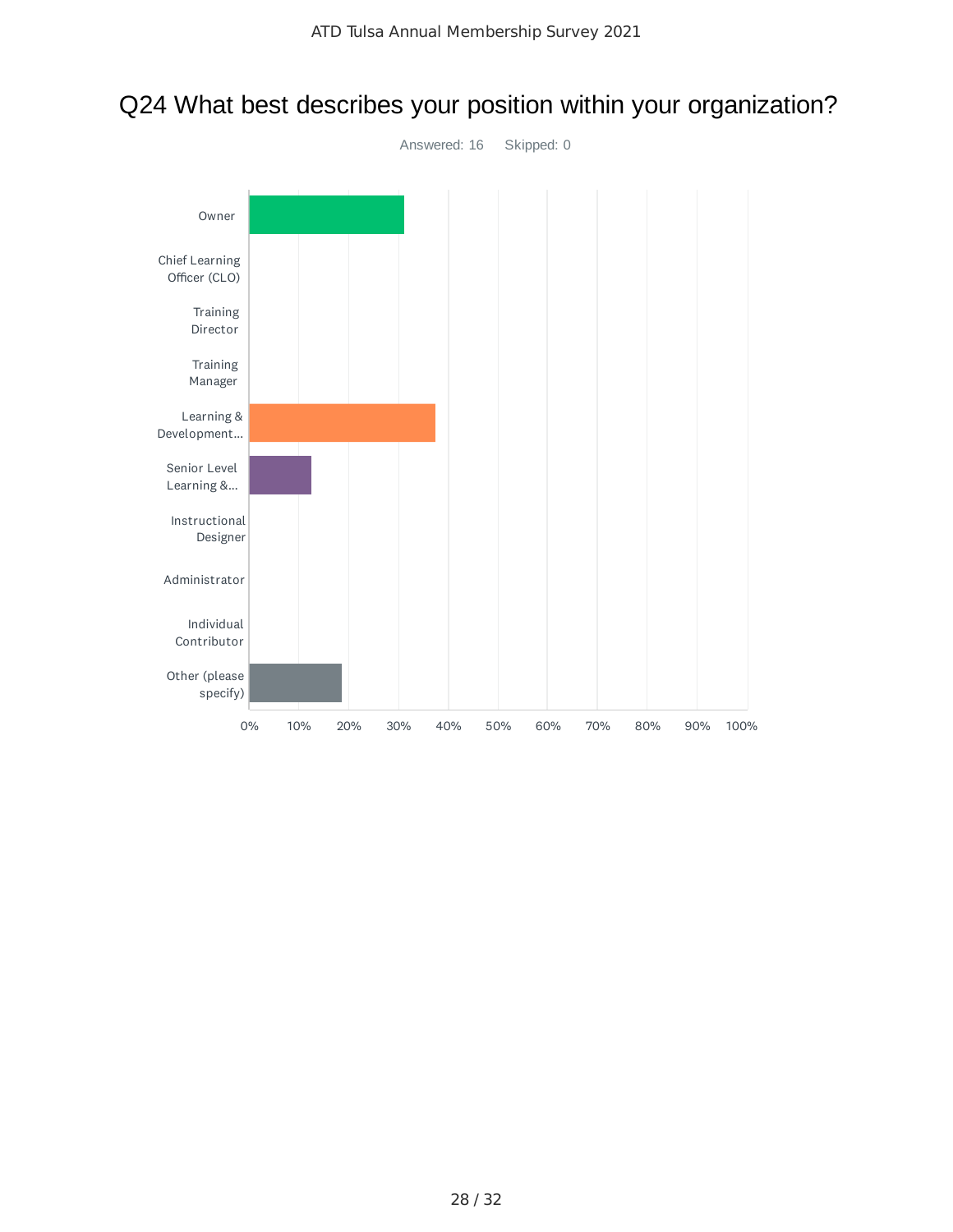#### ATD Tulsa Annual Membership Survey 2021

| <b>ANSWER CHOICES</b>               |                               | <b>RESPONSES</b> |                    |                |
|-------------------------------------|-------------------------------|------------------|--------------------|----------------|
| Owner                               |                               | 31.25%           |                    | 5              |
|                                     | Chief Learning Officer (CLO)  | $0.00\%$         |                    | $\mathbf 0$    |
| <b>Training Director</b>            |                               | 0.00%            |                    | $\mathsf{O}$   |
| <b>Training Manager</b>             |                               | 0.00%            |                    | $\mathbf 0$    |
| Learning & Development Specialist   |                               | 37.50%           |                    | 6              |
| Senior Level Learning & Development |                               | 12.50%           |                    | $\overline{c}$ |
| <b>Instructional Designer</b>       |                               | 0.00%            |                    | $\mathbf 0$    |
| Administrator                       |                               | 0.00%            |                    | $\mathbf 0$    |
| Individual Contributor              |                               | 0.00%            |                    | $\mathsf{O}$   |
| Other (please specify)              |                               | 18.75%           |                    | 3              |
| <b>TOTAL</b>                        |                               |                  |                    | 16             |
|                                     |                               |                  |                    |                |
| #                                   | <b>OTHER (PLEASE SPECIFY)</b> |                  | <b>DATE</b>        |                |
| 1                                   | VP Business Development       |                  | 11/17/2021 8:52 AM |                |
| 2                                   | <b>Training Coordinator</b>   |                  | 11/9/2021 1:49 PM  |                |
| 3                                   | Sales Representative          |                  | 11/9/2021 12:31 PM |                |